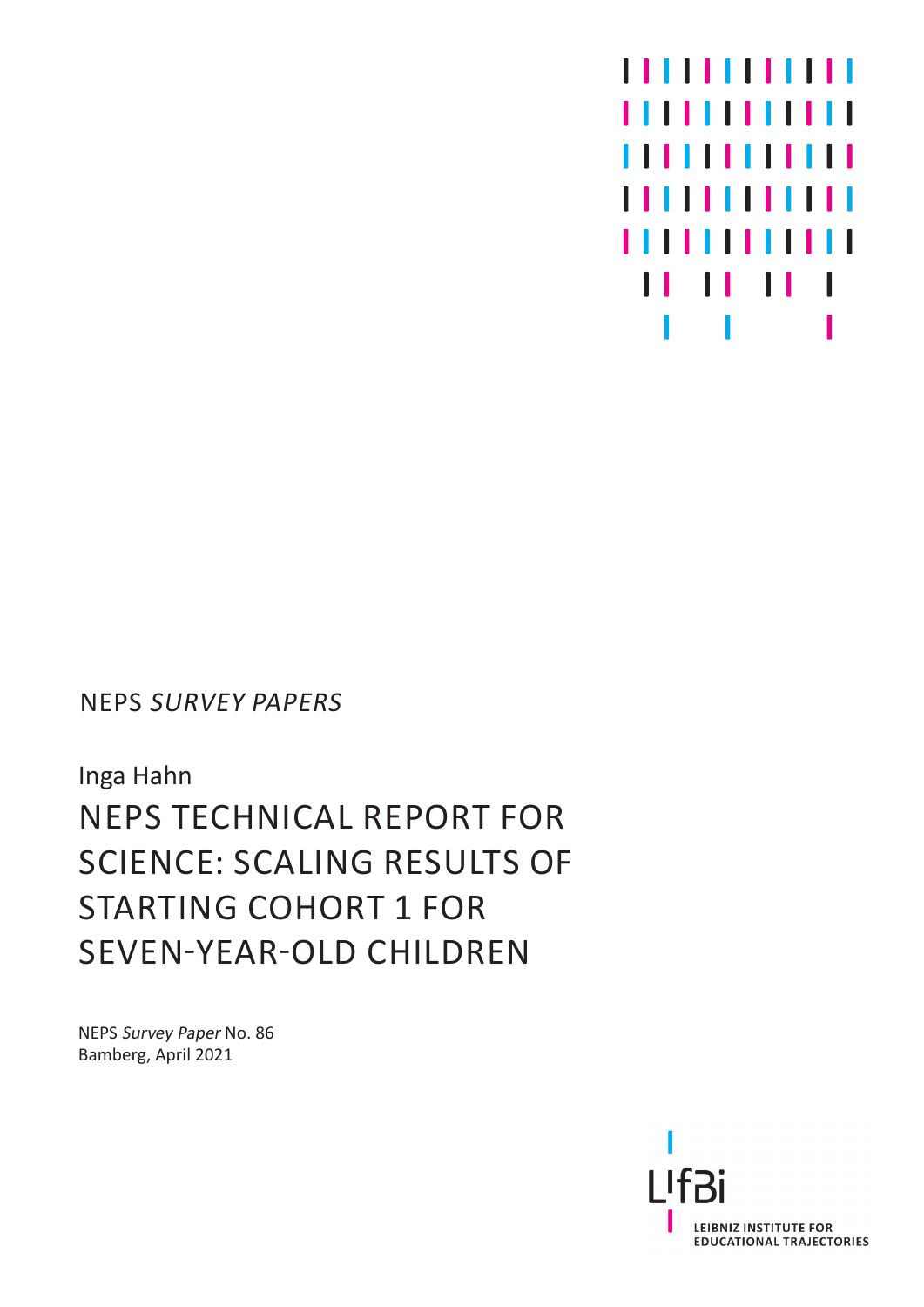# **NEPS National Educational Panel Study**

#### **Survey Papers of the German National Educational Panel Study (NEPS)**

at the Leibniz Institute for Educational Trajectories (LIfBi) at the University of Bamberg

The NEPS *Survey Paper* series provides articles with a focus on methodological aspects and data handling issues related to the German National Educational Panel Study (NEPS).

They are of particular relevance for the analysis of NEPS data as they describe data editing and data collection procedures as well as instruments or tests used in the NEPS survey. Papers that appear in this series fall into the category of 'grey literature' and may also appear elsewhere.

The NEPS *Survey Papers* are edited by a review board consisting of the scientific management of LIfBi and NEPS.

The NEPS *Survey Papers* are available at www.neps-data.de (see section "Publications") and at www.lifbi.de/publications.

**Editor-in-Chief**: Thomas Bäumer, LIfBi

**Review Board:** Board of Directors, Heads of LIfBi Departments, and Scientific Management of NEPS Working Units

**Contact**: German National Educational Panel Study (NEPS) – Leibniz Institute for Educational Trajectories – Wilhelmsplatz 3 – 96047 Bamberg − Germany − contact@lifbi.de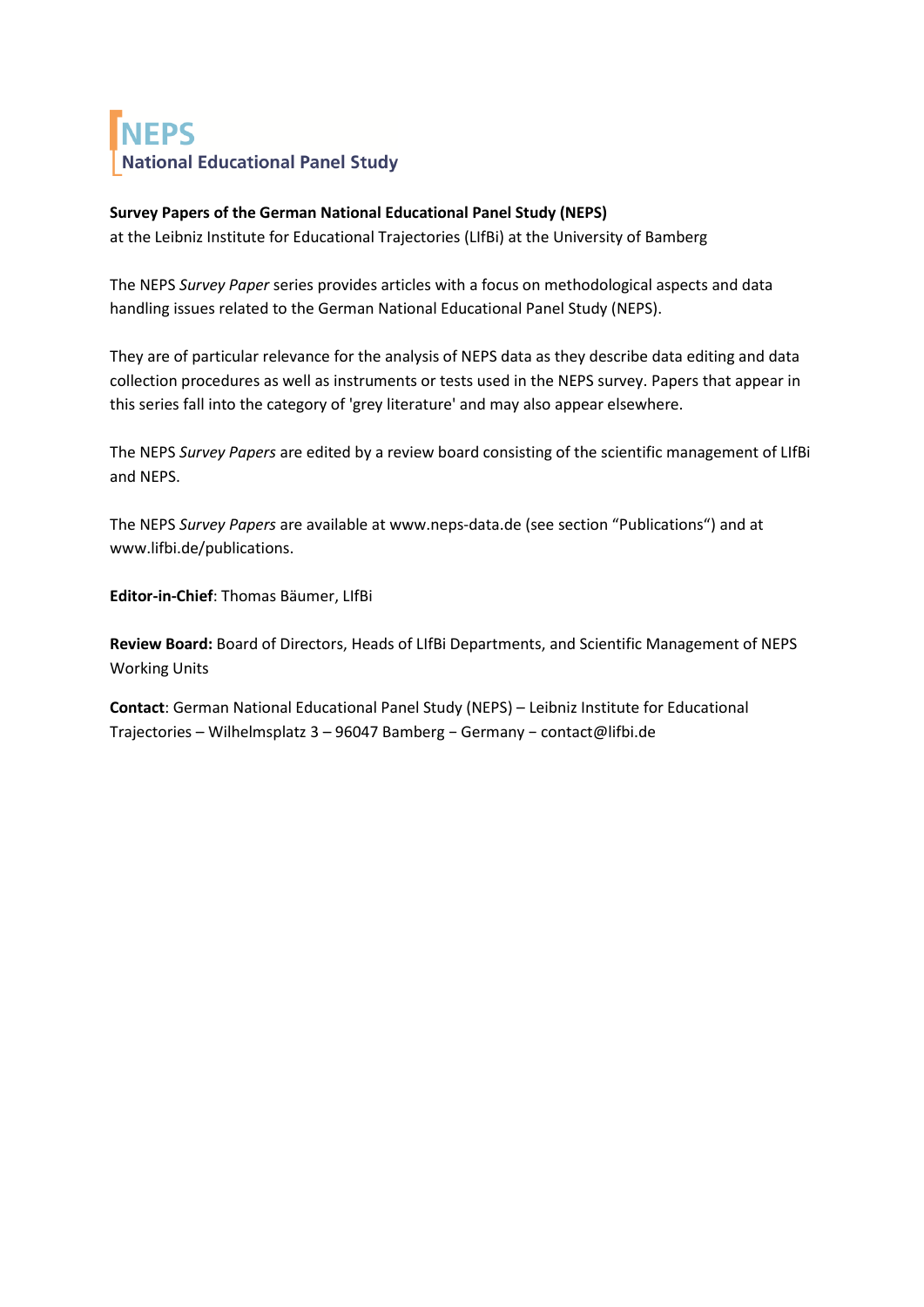# **NEPS Technical Report for Science: Scaling Results of Starting Cohort 1 for Seven-Year-Old Children**

*Inga Hahn*

*Leibniz Institute for Science and Mathematics Education (IPN), Kiel, Germany*

#### **Email address of the author:**

hahn@ipn.uni-kiel.de

#### **Bibliographic data:**

Hahn, I. (2021). *NEPS Technical Report for Science: Scaling Results of Starting Cohort 1 for Seven-Year-Old Children* (NEPS *Survey Paper* No. 86). Leibniz Institute for Educational Trajectories, National Educational Panel Study. https://doi.org/10.5157/NEPS:SP86:1.0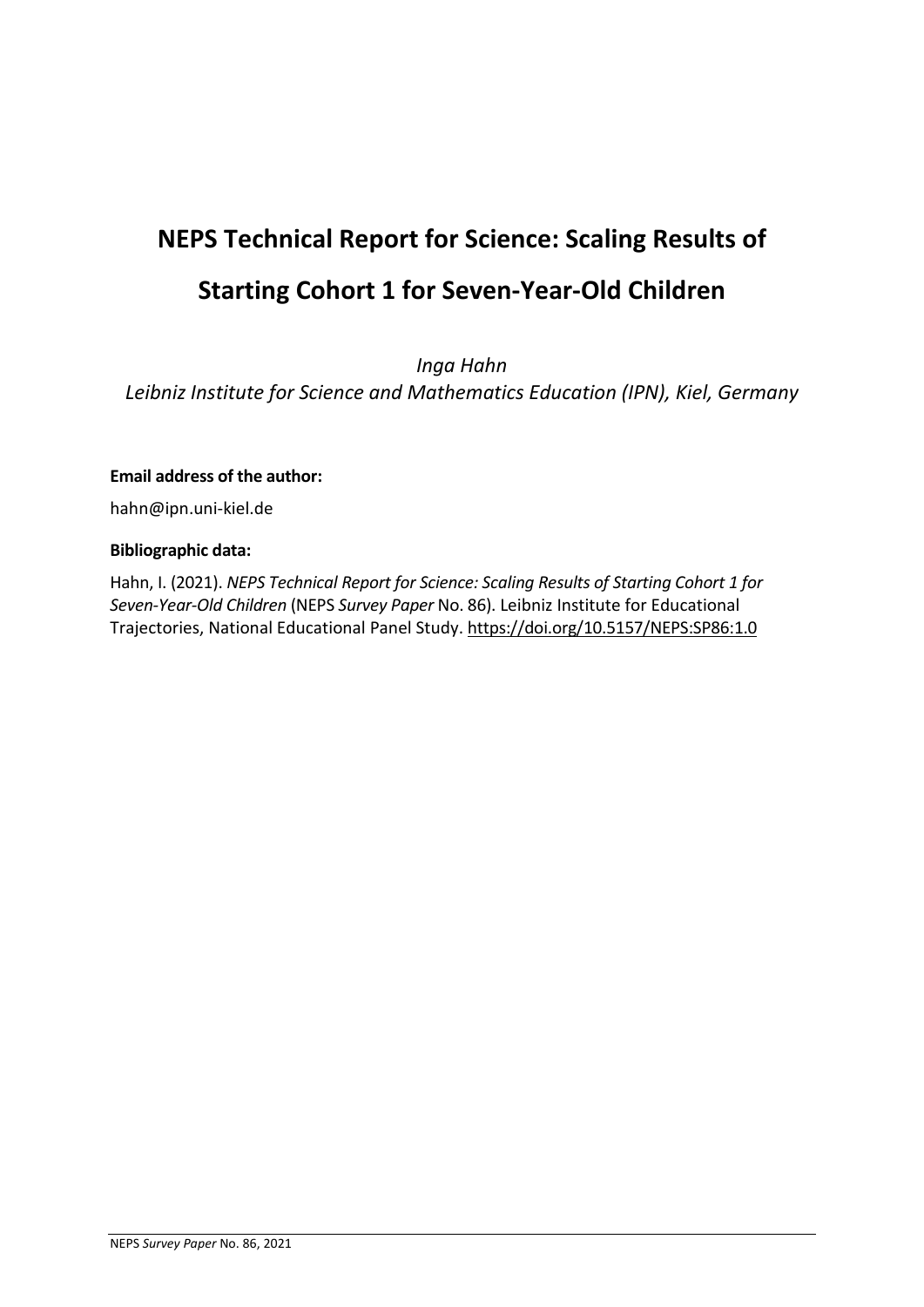# **NEPS Technical Report for Science: Scaling Results of Starting Cohort 1 for Seven-Year-Old Children**

#### **Abstract**

The National Educational Panel Study (NEPS) examines the development of competencies across the life span and develops tests for the assessment of different competence domains. In order to evaluate the quality of these competence tests various analyses based on item response theory (IRT) were performed. This paper describes the data and scaling procedures for the scientific literacy test that was administered to seven-year-old children of starting cohort 1. The scientific literacy test contained 21 items with different response formats representing different contexts as well as different areas of knowledge. The test was administered to 1,909 students. Their responses were scaled using a partial credit model. Item fit statistics, differential item functioning, Rasch-homogeneity, the test's dimensionality, and local item independence were evaluated to ensure the quality of the test. These analyses showed that the test exhibited an acceptable reliability and that all items but one fitted the model in a satisfactory way. Furthermore, test fairness could be confirmed for different subgroups. As the correlations between the two knowledge domains were very high, the assumption of unidimensionality seems adequate. The results revealed good psychometric properties of the scientific literacy test, thus supporting the estimation of a reliable scientific literacy score. Besides the scaling results, this paper also describes the data available in the scientific use file and provides the ConQuest syntax for scaling the data.

#### **Keywords**

scientific literacy, seven-year-old children, differential item functioning item response theory, scaling, scientific use file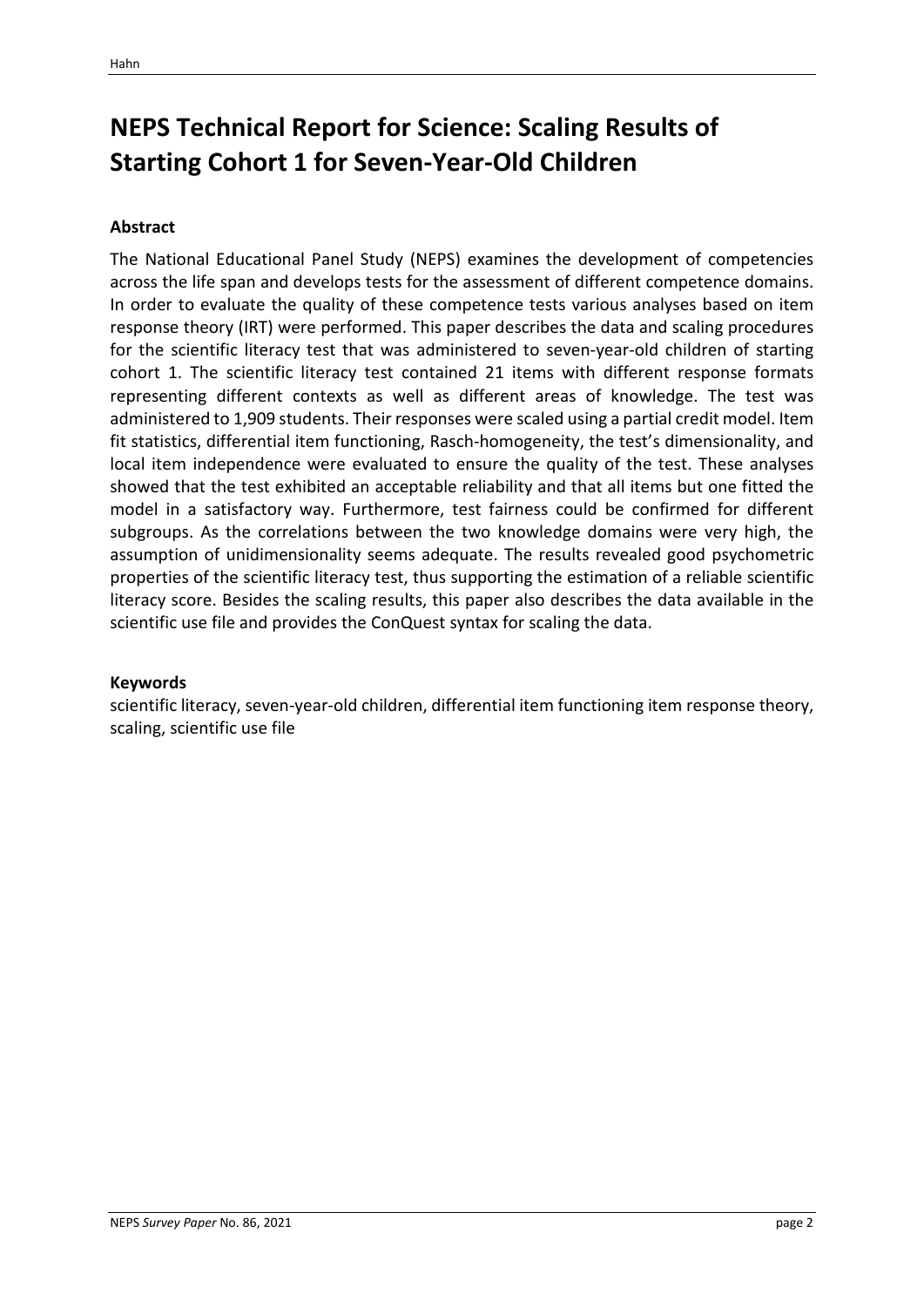#### Content

| $\mathbf{1}$   |                |  |  |  |  |  |  |  |
|----------------|----------------|--|--|--|--|--|--|--|
| 2              |                |  |  |  |  |  |  |  |
| 3              |                |  |  |  |  |  |  |  |
|                | 3.1            |  |  |  |  |  |  |  |
|                | 3.2            |  |  |  |  |  |  |  |
| $\overline{4}$ |                |  |  |  |  |  |  |  |
|                | 4.1            |  |  |  |  |  |  |  |
|                | 4.2            |  |  |  |  |  |  |  |
|                | 4.3            |  |  |  |  |  |  |  |
|                | 4.4            |  |  |  |  |  |  |  |
| 5              |                |  |  |  |  |  |  |  |
|                | 5.1            |  |  |  |  |  |  |  |
|                | 5.2            |  |  |  |  |  |  |  |
|                | 5.2.1<br>5.2.2 |  |  |  |  |  |  |  |
|                |                |  |  |  |  |  |  |  |
|                | 5.3            |  |  |  |  |  |  |  |
|                | 5.3.1          |  |  |  |  |  |  |  |
|                | 5.3.2          |  |  |  |  |  |  |  |
|                | 5.3.3          |  |  |  |  |  |  |  |
|                | 5.4            |  |  |  |  |  |  |  |
|                | 5.4.1          |  |  |  |  |  |  |  |
|                | 5.4.2          |  |  |  |  |  |  |  |
|                | 5.4.3          |  |  |  |  |  |  |  |
|                | 5.4.4          |  |  |  |  |  |  |  |
|                | 5.4.5          |  |  |  |  |  |  |  |
|                | 5.4.6          |  |  |  |  |  |  |  |
| 6              |                |  |  |  |  |  |  |  |
| 7              |                |  |  |  |  |  |  |  |
|                | 7.1            |  |  |  |  |  |  |  |
| 8              |                |  |  |  |  |  |  |  |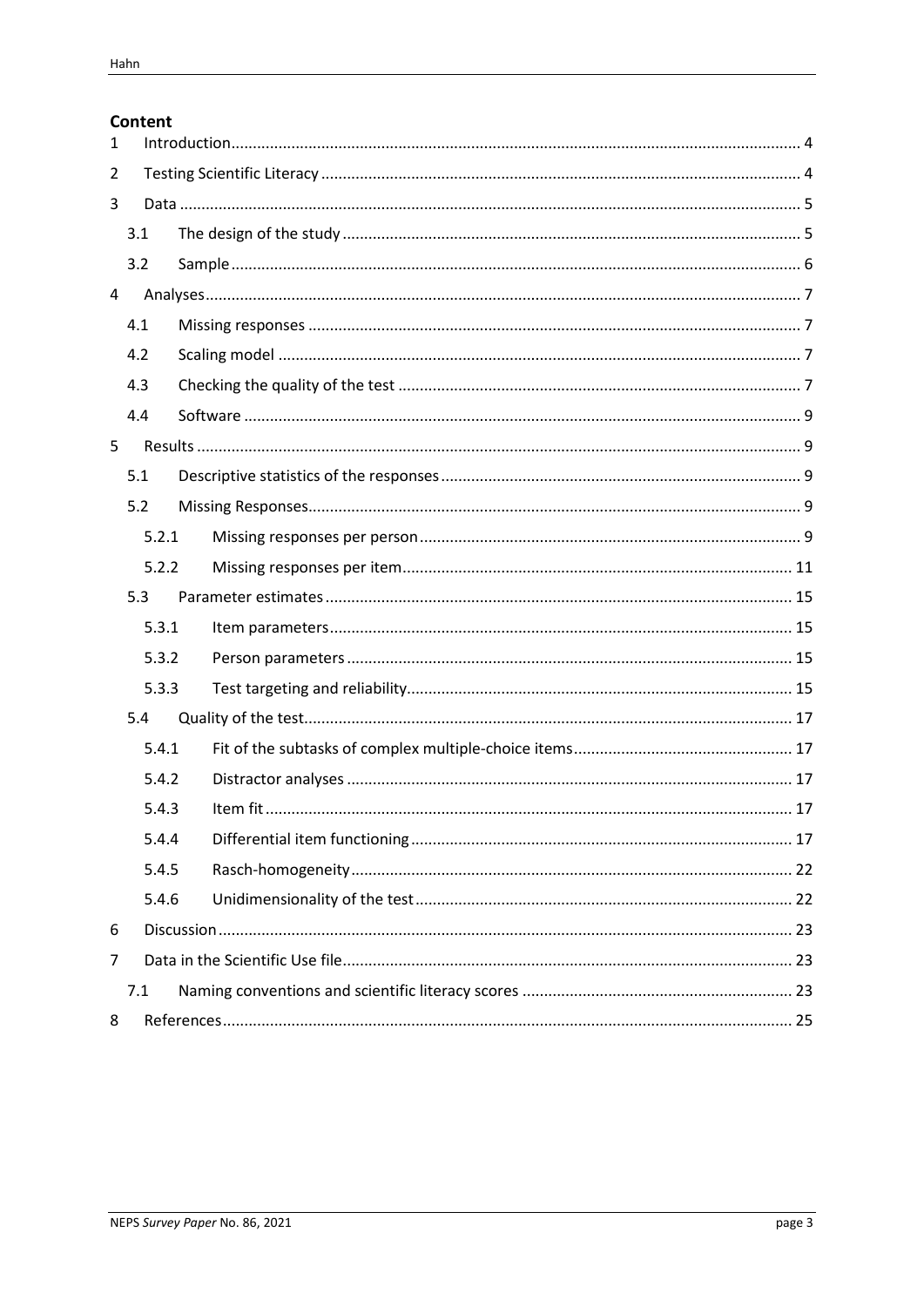# <span id="page-5-0"></span>**1 Introduction**

Within the National Educational Panel Study (NEPS) different competencies are measured coherently across the lifespan (Blossfeld, Roßbach, & Maurice, 2011). These include, among others, reading competence, mathematical competence, scientific literacy, information and communication literacy, metacognition, vocabulary, and domain-general cognitive functioning. An overview of the competencies measured in the NEPS is given by Weinert et al. (2011) and by Fuß, Gnambs, Lockl, and Attig (2019).

Most of the competence data are scaled using models that are based on item response theory (IRT). Because most of the competence tests were developed specifically for implementation in the NEPS, several analyses were conducted to evaluate the quality of the tests. The IRT models chosen for scaling the competence data and the analyses performed for checking the quality of the scale are described in Pohl and Carstensen (2012).

In this paper, the results of these analyses are presented for a scientific literacy test that was administered to 7-Year-Old children of starting cohort 1. First, the main concepts of the scientific literacy test are introduced. Then, the scientific literacy data of starting cohort 1 and the analyses performed on the data to estimate competence scores and to check the quality of the test are described. Finally, an overview of the data that are available for public use in the scientific use file (SUF) is presented.

Please note that the analyses in this report are based on the data available at some time before public data release. Due to ongoing data protection and data cleansing issues, the data in the SUF may differ slightly from the data used for the analyses in this paper. However, we do not expect fundamental changes in the presented results.

# <span id="page-5-1"></span>**2 Testing Scientific Literacy**

The framework and test development for the scientific literacy test are described by Weinert et al. (2011) and by Hahn et al. (2013). In the following, we point out specific aspects of the scientific literacy test that are necessary for understanding the scaling results presented in this paper.

Scientific literacy is conceptualized as a unidimensional construct comprising two subdimensions. These are a) the knowledge of science (KOS) and b) the knowledge about science (KAS). KOS is specified as the knowledge of basic scientific concepts and facts whereas KAS can be regarded as the understanding of scientific processes.

KOS is divided into the content-related components of matter, system, development, and interaction. KAS is divided into the process-related components of scientific enquiry and scientific reasoning. KAS and KOS are implemented in three contexts: health, environment, and technology (see [Figure 1\)](#page-6-2). The test items are organized as single items or as units (testlets). One unit consists of two items. Each item or unit refers to one context-componentcombination.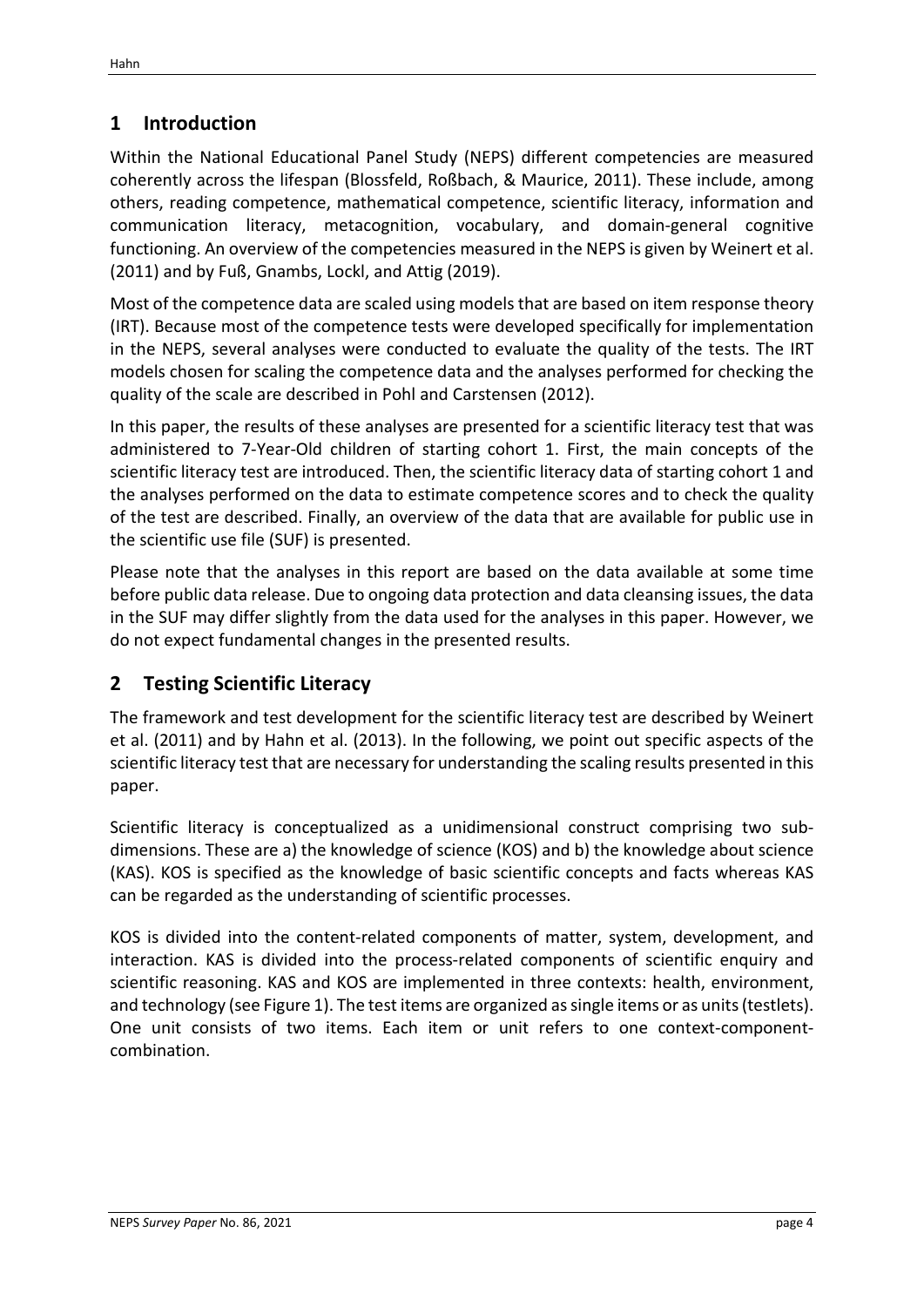

<span id="page-6-2"></span>*Figure 1.* Assessment framework for scientific literacy (Hahn et al., 2013).

In the scientific literacy test for seven-year-old children of starting cohort 1 (Newborns), there were two types of response formats. These were simple multiple-choice (MC) and complex multiple-choice (CMC) in the special form of true-false items. In MC items the test taker had to identify the correct answer out of four response options. The three incorrect response options functioned as distractors. In CMC items four subtasks with two response options each (e.g., yes/ no) were presented.

# <span id="page-6-0"></span>**3 Data**

# <span id="page-6-1"></span>**3.1 The design of the study**

The study assessed different competence domains in the following order: listening comprehension at word level, phonological working memory, scientific literacy, metacognition, and executive control (delay of gratification). The scientific literacy test was administered after the phonological working memory test. Note that there was no multimatrix design regarding the choice and the order of the items within a specific test. All children received the same science items in the same order. The testing time for the scientific literacy test was 20 minutes.

The allocation of the 21 items to the content areas (KOS and KAS) is summarized in [Table 1.](#page-7-1) [Table 2](#page-7-2) shows how the items cover the different contexts of the scientific literacy framework (Hahn et al., 2013), whereas [Table 3](#page-7-3) gives an overview of the response formats.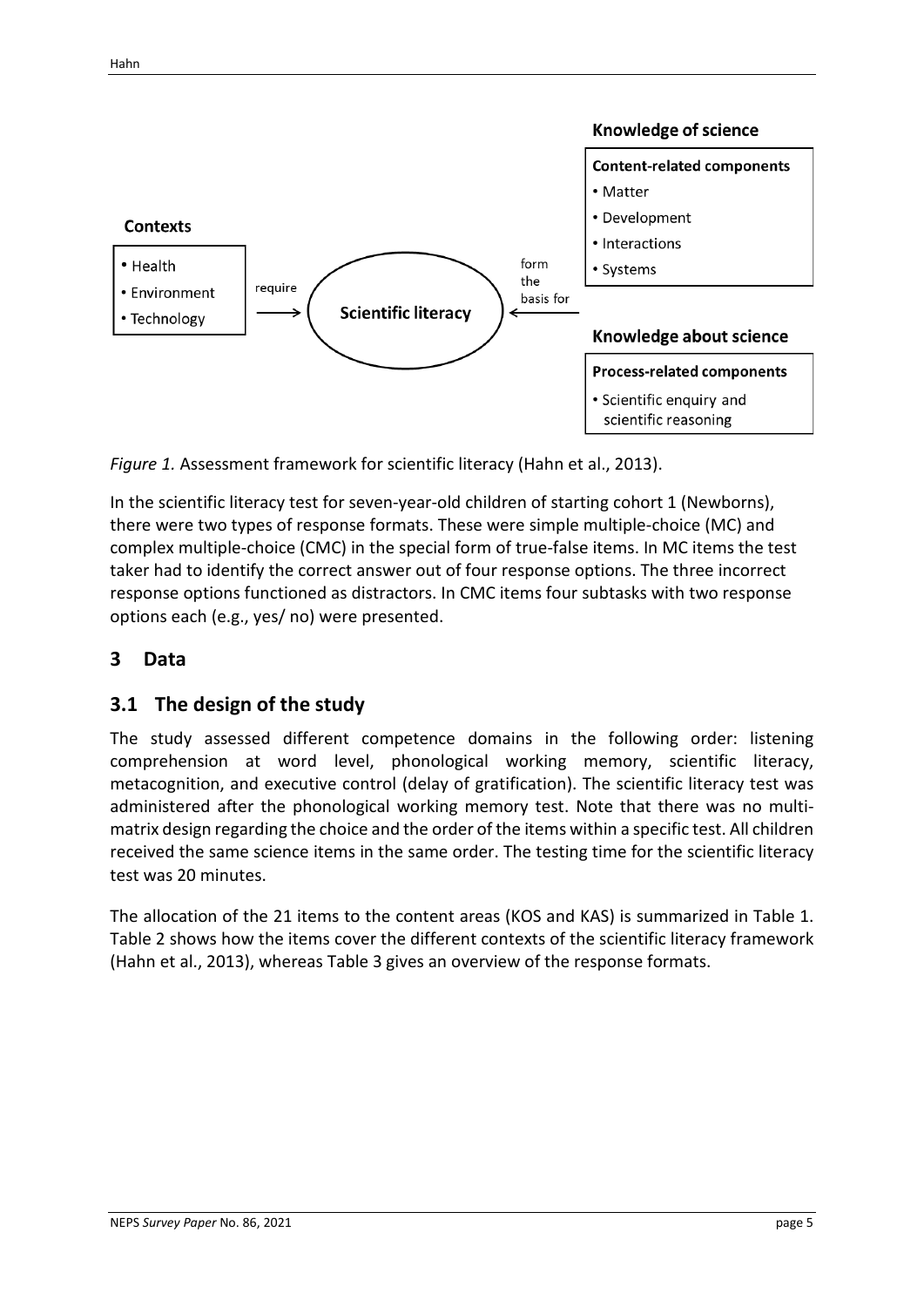## <span id="page-7-1"></span>Table 1:

#### *Classification of Items into Knowledge Domains*

| Knowledge domains             | <b>Number of Items</b> |
|-------------------------------|------------------------|
| Knowledge of Science (KOS)    | 14                     |
| Knowledge about Science (KAS) |                        |
| <b>Total number of items</b>  | 21                     |

<span id="page-7-2"></span>Table 2:

*Number of Items by Different Contexts*

| <b>Context</b>               | <b>Number of Items</b> |
|------------------------------|------------------------|
| <b>Health</b>                | 5                      |
| Environment                  | 9                      |
| <b>Technology</b>            | 7                      |
| <b>Total number of items</b> | 21                     |

<span id="page-7-3"></span>Table 3:

*Number of Items by Response Formats*

| <b>Response format</b>                            | <b>Number of Items</b> |
|---------------------------------------------------|------------------------|
| <b>Simple Multiple-Choice</b>                     | 19                     |
| <b>Complex Multiple-Choice (True-false items)</b> |                        |
| <b>Total number of items</b>                      | 21                     |

# <span id="page-7-0"></span>**3.2 Sample**

A total of 1,909 individuals received the scientific literacy test. For six participants less than three valid item responses were available. Because no reliable ability scores can be estimated based on such few valid responses, these cases were excluded from further analyses (Pohl & Carstensen, 2012). Thus, the analyses presented in this paper are based on a sample of 1,903 individuals (50.0 % girls). A detailed description of the study design, the sample, and the administered instrument is available on the NEPS website [\(http://www.neps-data.de\)](http://www.neps-data.de/).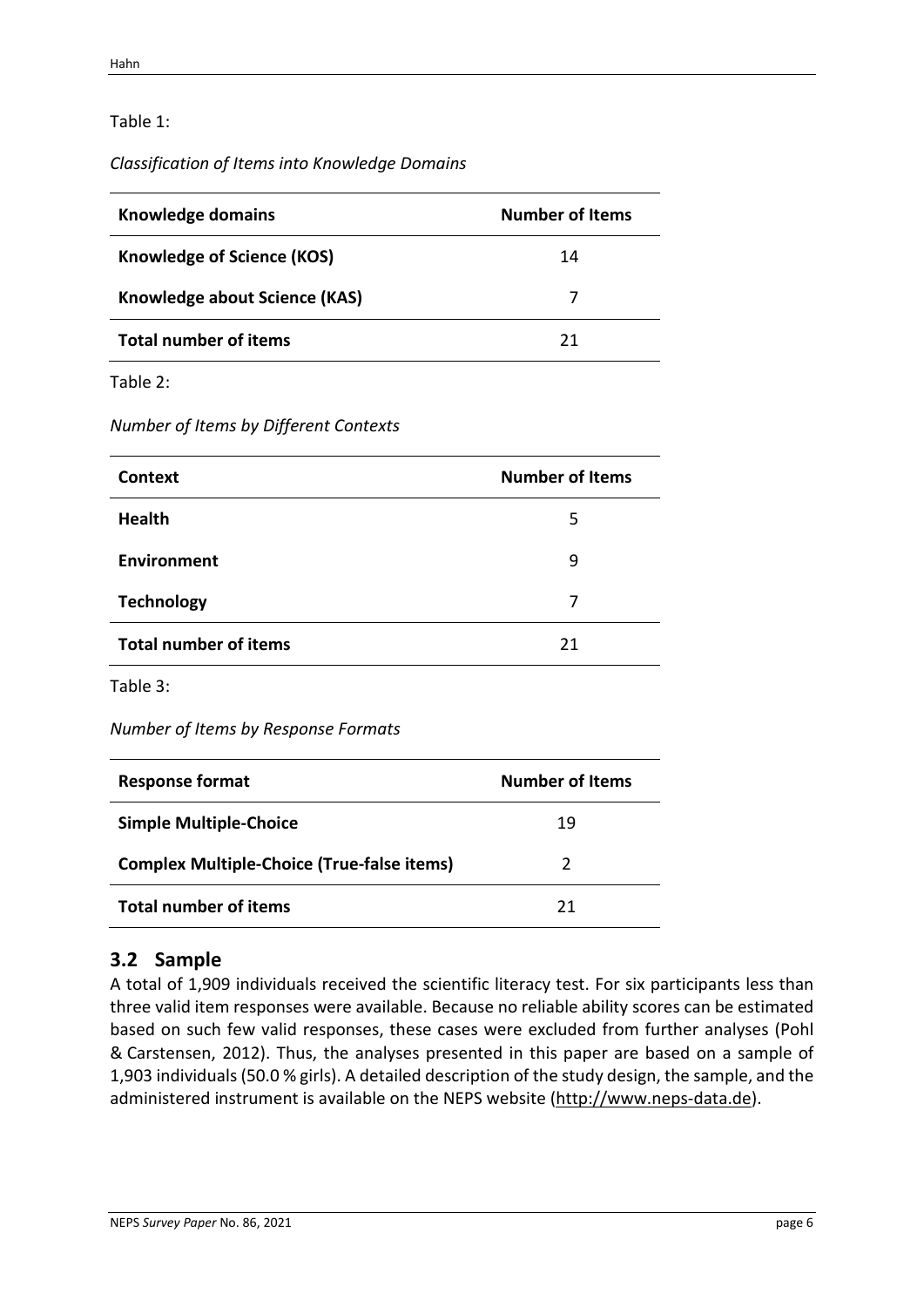# <span id="page-8-0"></span>**4 Analyses**

# <span id="page-8-1"></span>**4.1 Missing responses**

There are different kinds of missing responses. These are a) invalid responses, b) omitted items, c) items that test-takers did not reach, d) items that have not been administered, and e) multiple kinds of missing responses within CMC items that are not determined. In this study, all subjects received the same set of items so there are no missing responses due to items not being administered and since the test was tablet-based and the response formats were forced (SMC or CMC) there were also no invalid responses (a) or other multiple kinds of missing responses (e).

Missing responses provide information on how well the test worked (e.g., time limits, understanding of instructions, handling of different response formats) and need to be accounted for in the estimation of item and person parameters. We, therefore, thoroughly investigated the occurrence of missing responses in the test. First, we looked at the occurrence of the different types of missing responses per person. This indicated how well the persons were coping with the test. We then looked at the occurrence of missing responses per item to obtain some information on how well the items worked.

# <span id="page-8-2"></span>**4.2 Scaling model**

To estimate item and person parameters for scientific literacy, a partial credit model was used (PCM; Masters, 1982) that estimates item difficulties for dichotomous variables and location parameters for polytomous variables. Ability estimates for scientific literacy were estimated as weighted maximum likelihood estimates (WLEs). Item and person parameter estimation in NEPS is described in Pohl and Carstensen (2012), whereas the data available in the SUF are described in Section 7.

CMC items consisted of a set of subtasks that were aggregated to a polytomous variable for each CMC item, indicating the number of correctly solved subtasks within that item. If at least one of the subtasks contained a missing response, the whole CMC item was scored as missing. Categories of polytomous variables with less than *N* = 200 responses were collapsed to avoid possible estimation problems. This usually occurred for the lower categories of polytomous items; especially when the item consisted of many subtasks. In these cases, the lower categories were collapsed into one category. For both CMC items categories were collapsed (see Appendix A). To estimate item and person parameters, a scoring of 0.5 points for each category of the polytomous items was applied, while simple MC items were scored dichotomously as 0 for an incorrect and as 1 for the correct response (see Pohl & Carstensen, 2013, for studies on the scoring of different response formats).

# <span id="page-8-3"></span>**4.3 Checking the quality of the test**

The scientific literacy test was specifically constructed to be implemented in the NEPS. To ensure appropriate psychometric properties, the quality of the test was evaluated in several pretests and analyses.

Before aggregating the subtasks of CMC items to a polytomous variable, this approach was justified by preliminary psychometric analyses. For this purpose, the subtasks were analyzed together with the MC items in a Rasch model (Rasch, 1980). The fit of the subtasks was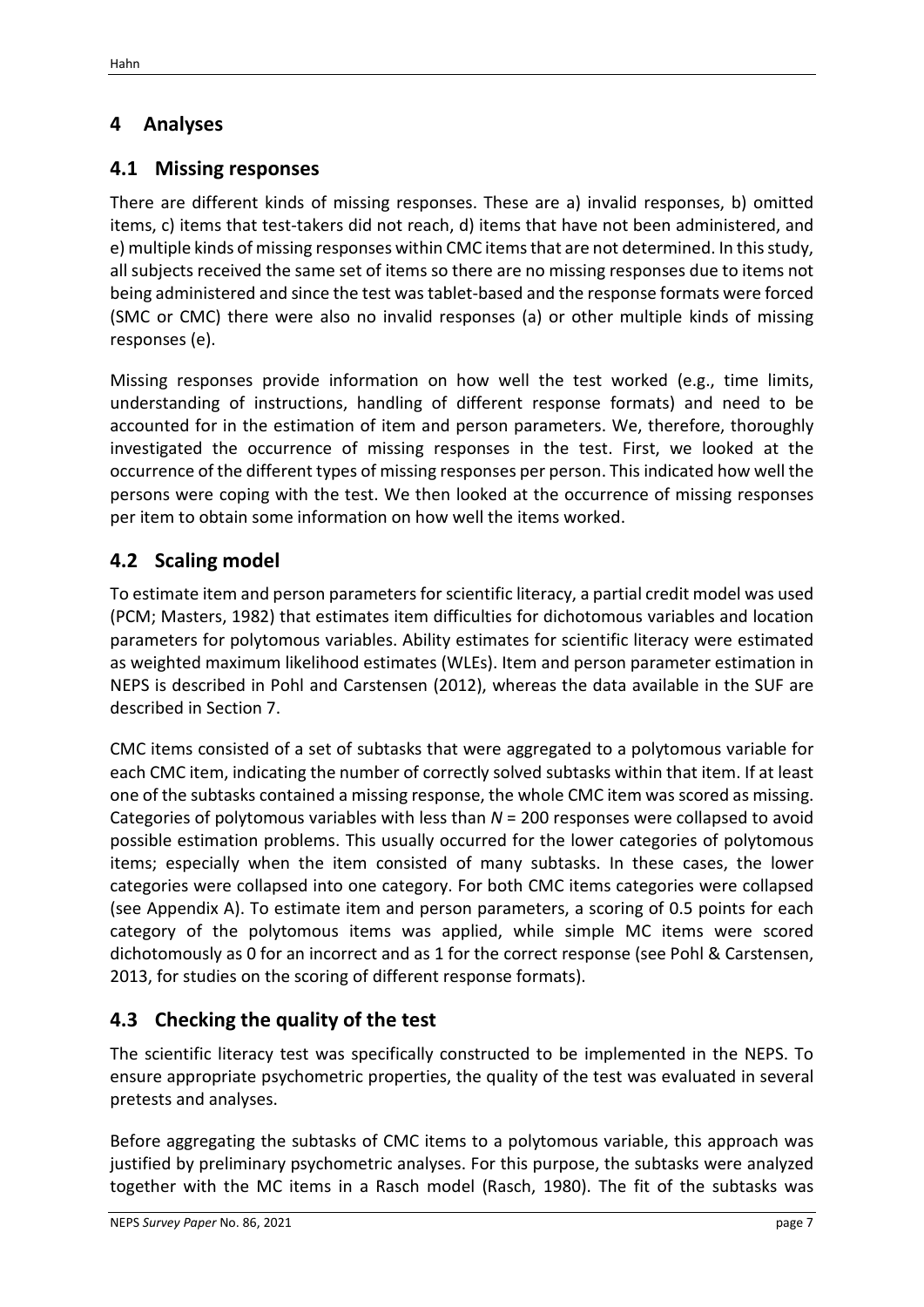evaluated based on the weighted mean square (WMNSQ), the respective *t*-value, pointbiserial correlations of the correct responses with the total correct score, and the item characteristic curves. Only if the subtasks exhibited a satisfactory item fit, they were used to construct polytomous CMC variables that were included in the final scaling model.

The MC items consisted of one correct response and one or more distractors (i.e., incorrect response options). The quality of the distractors within MC items was examined using the point-biserial correlation between an incorrect response and the total score. Negative correlations indicate good distractors, whereas correlations between .00 and .05 are considered acceptable and correlations above .05 are viewed as problematic distractors (Pohl & Carstensen, 2012).

After aggregating the subtasks to polytomous variables, the fit of the dichotomous MC and polytomous CMC items to the partial credit model (Masters, 1982) was evaluated using three indices (Pohl & Carstensen, 2012). Items with a WMNSQ  $> 1.15$  (*t*-value  $>$   $|6|$ ) were considered as having a noticeable item misfit, and items with a WMNSQ > 1.20 (*t*-value > |8|) were judged as having a considerable item misfit and their performance was further investigated. Correlations of the item score with the corrected total score (equal to the corrected discrimination as computed in ConQuest) greater than .30 were considered as good, greater than .20 as acceptable, and below .20 as problematic. The overall judgment of the fit of an item was based on all fit indicators.

Scientific literacy should measure the same construct for all children. If any items favored certain subgroups (e.g., if they were easier for boys than for girls), measurement invariance would be violated and a comparison of competence scores between these subgroups (e.g., boys and girls) would be biased and thus unfair. For the present study, test fairness was investigated for the variables gender, the number of books at home (as a proxy for socioeconomic status), and migration background (see Pohl & Carstensen, 2012, for a description of these variables). Differential item functioning (DIF) analyses were estimated using a multigroup IRT model, in which the main effects of the subgroups as well as differential effects of the subgroups on item difficulty were modeled. Based on experiences with preliminary data, we considered absolute differences in estimated difficulties between the subgroups that were greater than 1 logit as very strong DIF, absolute differences between 0.6 and 1 as noteworthy of further investigation, differences between 0.4 and 0.6 as considerable but not severe, and differences smaller than 0.4 as negligible DIF. Additionally, the test fairness was examined by comparing the fit of a model including differential item functioning to a model that only included main effects and no DIF.

The scientific literacy test was scaled using the PCM (Masters, 1982), which assumes Raschhomogeneity. The PCM was chosen because it preserves the weighting of the different aspects of the framework as intended by the test developers (Pohl & Carstensen, 2012). Nonetheless, Rasch-homogeneity is an assumption that might not hold for empirical data. To test the assumption of equal item discrimination parameters, a generalized partial credit model (GPCM; Muraki, 1992) was also fitted to the data and compared to the PCM.

The science test was constructed to measure a unidimensional scientific literacy score (Hahn et al., 2013). The assumption of unidimensionality was, nevertheless, tested by specifying a two-dimensional model with process-related items (KAS) representing one and content related items (KOS) the other dimension. The correlation between the subdimensions as well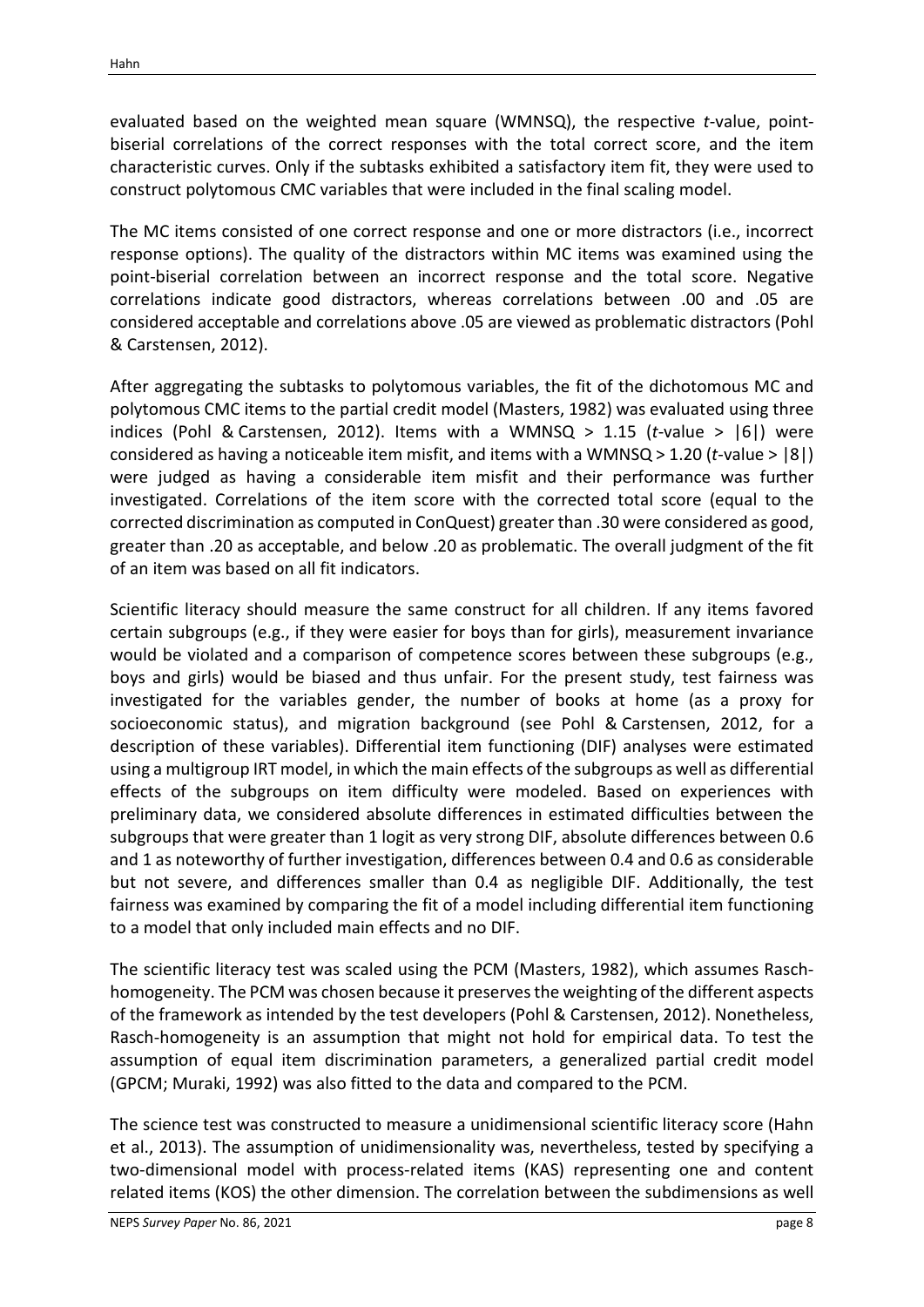as differences in model fit between the unidimensional model and the two-dimensional model were used to evaluate the unidimensionality of the test.

Moreover, we examined whether the residuals of the one-dimensional model exhibited approximately zero-order correlations as indicated by Yen's Q3 (Yen, 1984). Because in the case of locally independent items, the Q3 statistic tends to be slightly negative, we report the corrected Q3 that has an expected value of 0. Following prevalent rules-of-thumb (Yen, 1993) values of Q3 falling below .20 indicate that the assumption of local item dependence (LID) is essentially met.

# <span id="page-10-0"></span>**4.4 Software**

The IRT models were estimated in ConQuest version 4.2.5 (Adams, Wu, & Wilson, 2015).

# <span id="page-10-1"></span>**5 Results**

All but one of the 21 items (including all subtasks for the polytomous items) were included in the analyses. Item scg31610\_sc1n8\_c was excluded from the analyses due to an insufficient discrimination, t-value, and differential item functioning.

# <span id="page-10-2"></span>**5.1 Descriptive statistics of the responses**

To a) get a first rough descriptive measure of the item difficulties and b) check for possible estimation problems, before performing IRT analyses we evaluated the relative frequency of the responses given. The percentage of persons correctly responding to an item (relative to all valid responses) ranged from 14.0% to 88.6% for the MC items. For the CMC items, the percentage of persons who correctly answered all subtasks varied between 12.3% and 41.5%.

# <span id="page-10-3"></span>**5.2 Missing Responses**

# <span id="page-10-4"></span>**5.2.1 Missing responses per person**

[Figure 2](#page-11-0) shows the number of omitted responses per person. As illustrated in [Figure 2](#page-11-0) most respondents, 88.9%, did not skip any item, and less than 0.2% omitted more than two items.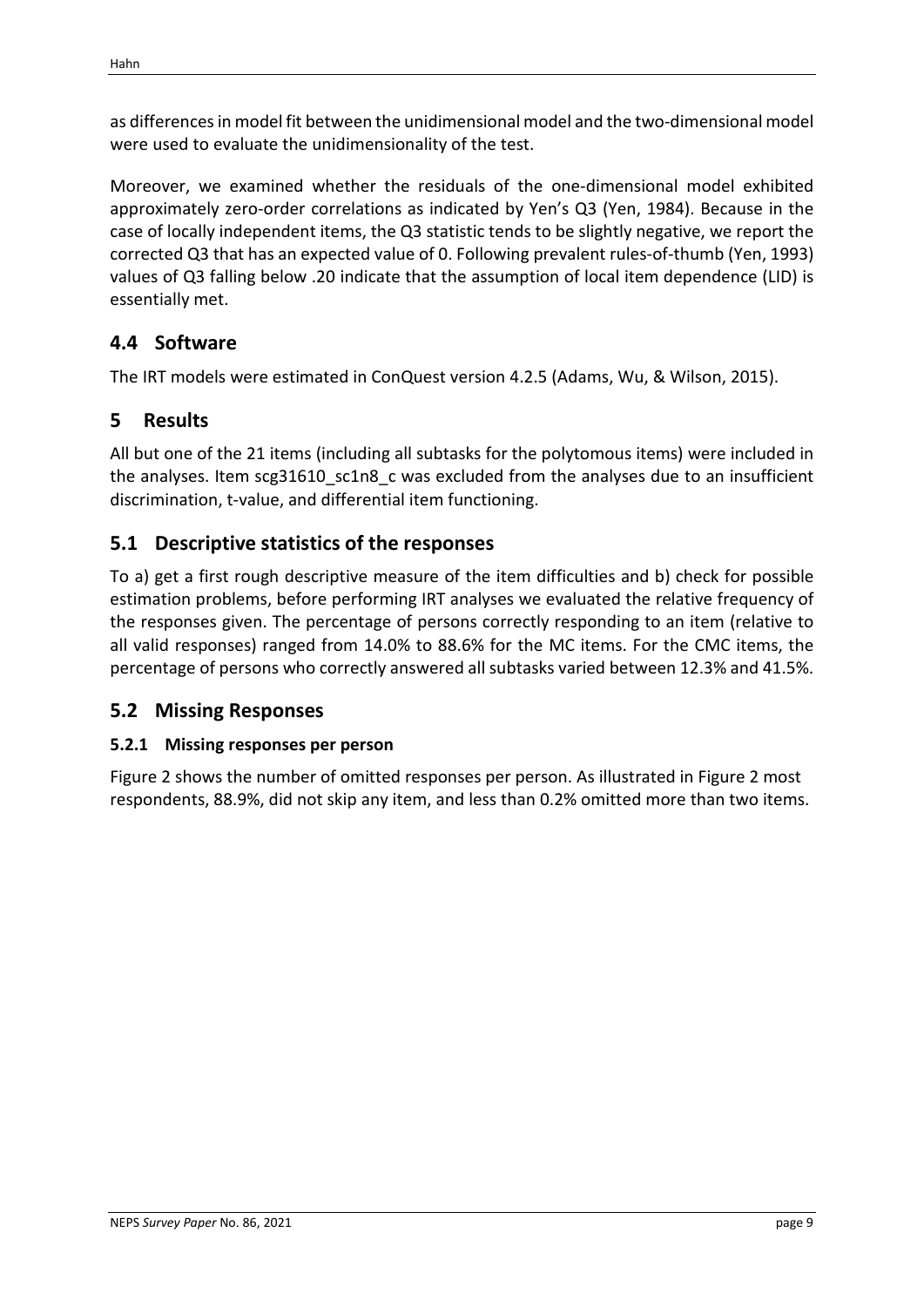#### Content

| $\mathbf{1}$   |                |  |  |  |  |  |  |  |
|----------------|----------------|--|--|--|--|--|--|--|
| 2              |                |  |  |  |  |  |  |  |
| 3              |                |  |  |  |  |  |  |  |
|                | 3.1            |  |  |  |  |  |  |  |
|                | 3.2            |  |  |  |  |  |  |  |
| $\overline{4}$ |                |  |  |  |  |  |  |  |
|                | 4.1            |  |  |  |  |  |  |  |
|                | 4.2            |  |  |  |  |  |  |  |
|                | 4.3            |  |  |  |  |  |  |  |
|                | 4.4            |  |  |  |  |  |  |  |
| 5              |                |  |  |  |  |  |  |  |
|                | 5.1            |  |  |  |  |  |  |  |
|                | 5.2            |  |  |  |  |  |  |  |
|                | 5.2.1<br>5.2.2 |  |  |  |  |  |  |  |
|                |                |  |  |  |  |  |  |  |
|                | 5.3            |  |  |  |  |  |  |  |
|                | 5.3.1          |  |  |  |  |  |  |  |
|                | 5.3.2          |  |  |  |  |  |  |  |
|                | 5.3.3          |  |  |  |  |  |  |  |
|                | 5.4            |  |  |  |  |  |  |  |
|                | 5.4.1          |  |  |  |  |  |  |  |
|                | 5.4.2          |  |  |  |  |  |  |  |
|                | 5.4.3          |  |  |  |  |  |  |  |
|                | 5.4.4          |  |  |  |  |  |  |  |
|                | 5.4.5          |  |  |  |  |  |  |  |
|                | 5.4.6          |  |  |  |  |  |  |  |
| 6              |                |  |  |  |  |  |  |  |
| 7              |                |  |  |  |  |  |  |  |
|                | 7.1            |  |  |  |  |  |  |  |
| 8              |                |  |  |  |  |  |  |  |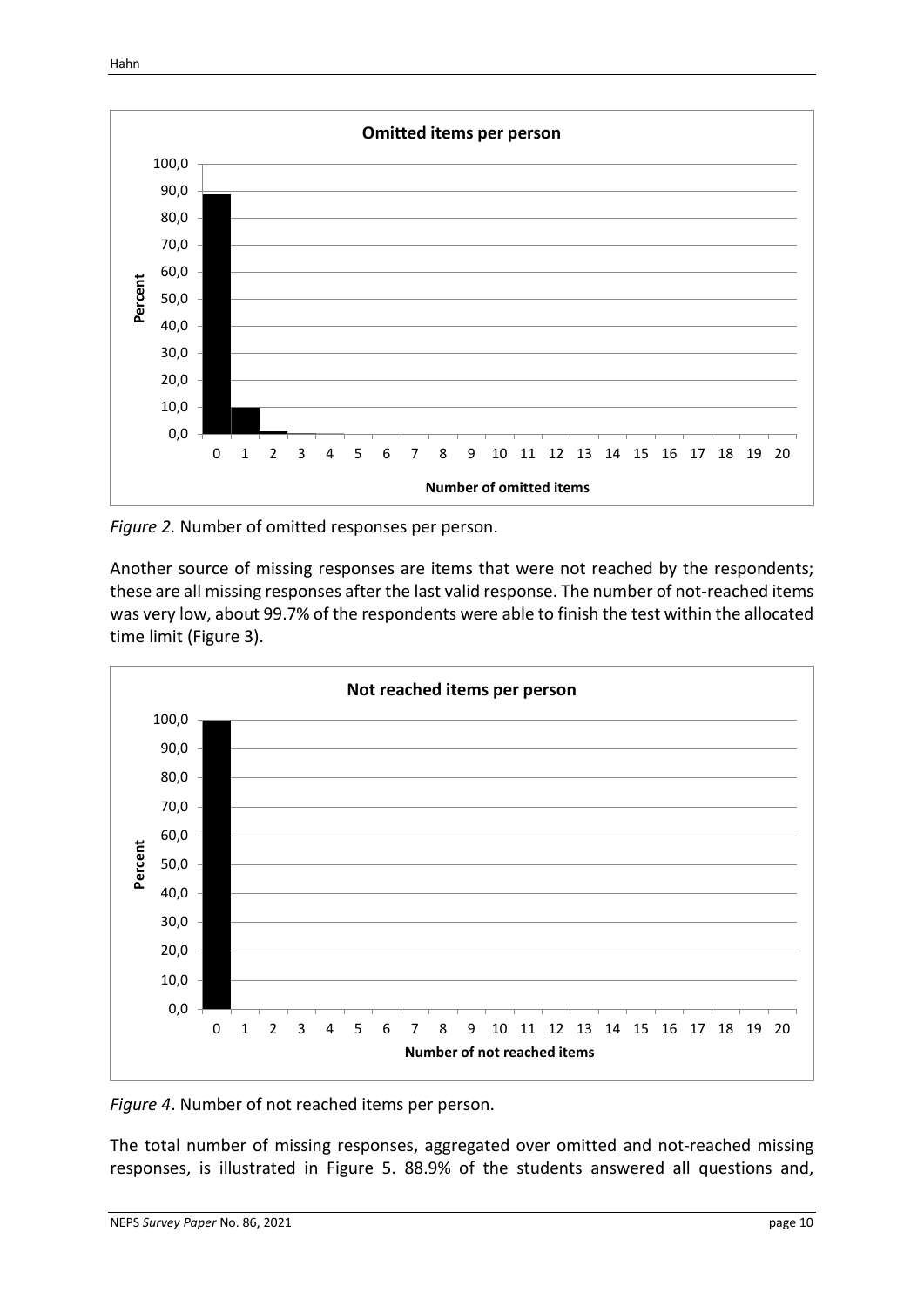

consequently, had no missing responses. Only 0.2% of the students had 5 or more missing responses. Hence, the number of missing responses per person can be classified as very small.

*Figure 4*. Total number of missing responses per person.

#### <span id="page-12-0"></span>**5.2.2 Missing responses per item**

Table 4 shows the number of valid responses for each item as well as the percentage of missing responses. Overall, omission rates were very low, varying across items between 0.1% and 2.5%. Thus, there was no item with an omission rate exceeding 10.0%. The number of missing responses was uncorrelated (*r* = −.381, *p* = .097) with the difficulty of the item. This result indicates that the test-takers did not omit more difficult items. The relative frequency of not reached items increased towards the end of the test. Eventually, 0.2% of the students did not reach the last item and, thus, did not complete the test. The total number of missing responses per item varied between 0.1% and 2.5%.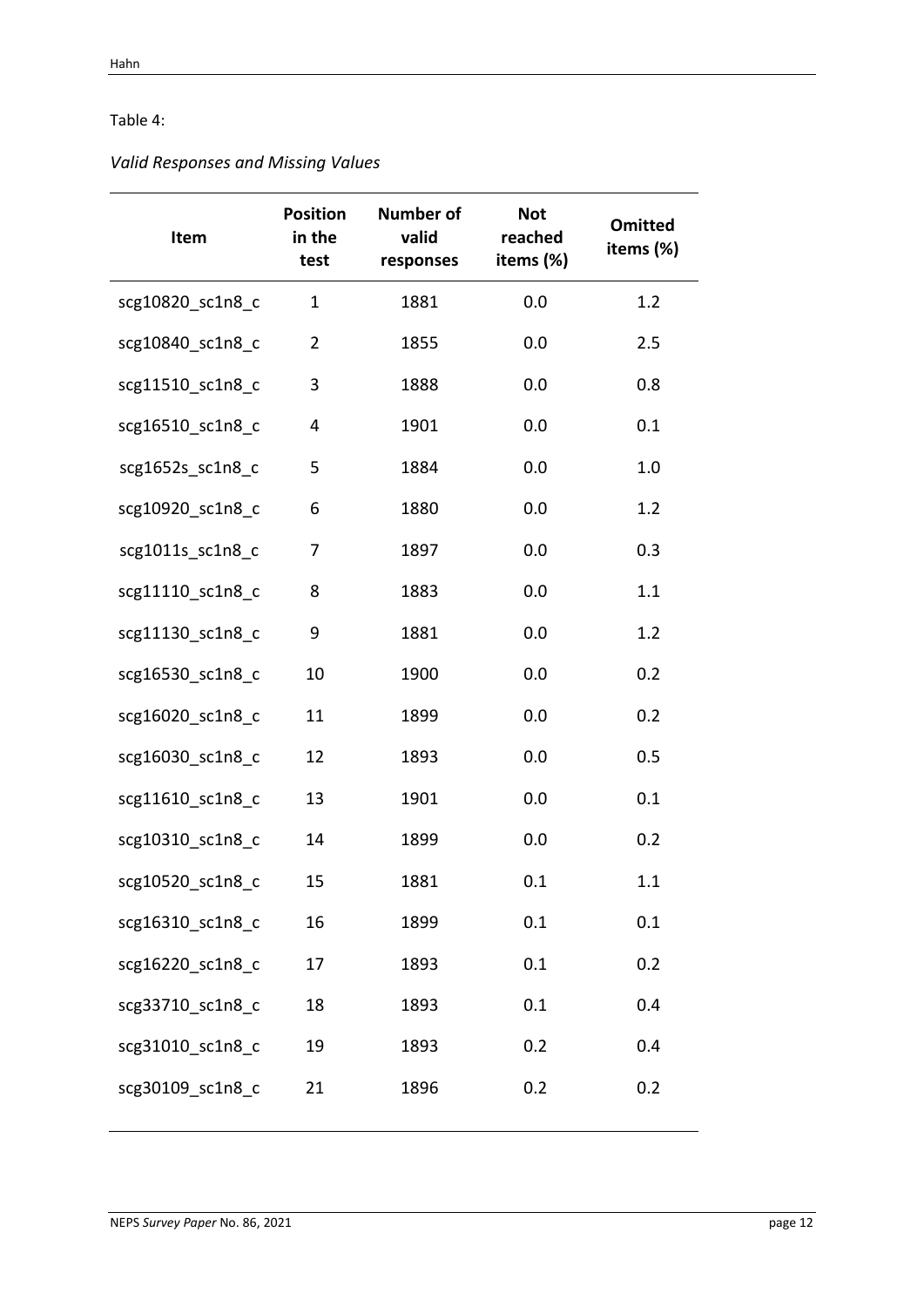#### Table 5:

## *Item parameters*

<span id="page-14-0"></span>

| No.          | Item                | Percentage<br>correct | Difficulty/location<br>parameter | SE (difficulty/<br>location<br>parameter) | <b>WMNSQ</b> | t-value for<br><b>WMNSQ</b> | Pt.-bis. Corr. of<br>correct response | <b>Discrimination</b><br>(GPCM) | Yens Q3 |
|--------------|---------------------|-----------------------|----------------------------------|-------------------------------------------|--------------|-----------------------------|---------------------------------------|---------------------------------|---------|
| $\mathbf{1}$ | scg10820_sc1n8_c    | 78.2                  | $-1.509$                         | 0.063                                     | 0.98         | $-0.50$                     | 0.39                                  | 0.92                            | 0.09    |
| $\mathbf{2}$ | scg10840 sc1n8 c    | 48.9                  | $-0.002$                         | 0.053                                     | 0.97         | $-2.10$                     | 0.47                                  | 1.03                            | 0.11    |
| 3            | scg11510 sc1n8 c    | 30.0                  | 0.956                            | 0.057                                     | 0.98         | $-0.70$                     | 0.42                                  | 0.90                            | 0.06    |
| 4            | scg16510_sc1n8_c    | 71.8                  | $-1.069$                         | 0.057                                     | 1.00         | $-0.20$                     | 0.41                                  | 0.86                            | 0.05    |
| 5            | scg1652s_sc1n8_c    | n.a.                  | $-0.831$                         | 0.069                                     | 0.97         | $-1.20$                     | 0.38                                  | 1.06                            | 0.09    |
| 6            | scg10920_sc1n8_c    | 87.5                  | $-2.294$                         | 0.078                                     | 1.00         | $-0.10$                     | 0.31                                  | 0.86                            | 0.12    |
| 7            | scg1011s sc1n8 c    | n.a.                  | 1.590                            | 0.077                                     | 0.99         | $-0.20$                     | 0.33                                  | 0.91                            | 0.12    |
| 8            | scg11110_sc1n8_c    | 80.2                  | $-1.638$                         | 0.065                                     | 1.00         | 0.00                        | 0.37                                  | 0.86                            | 0.10    |
| 9            | scg11130 sc1n8 c    | 77.1                  | $-1.433$                         | 0.062                                     | 0.93         | $-2.30$                     | 0.48                                  | 1.38                            | 0.07    |
| 10           | scg16530 sc1n8 c    | 19.2                  | 1.618                            | 0.064                                     | 1.05         | 1.50                        | 0.26                                  | 0.49                            | 0.08    |
| 11           | scg16020 sc1n8 c    | 13.9                  | 2.038                            | 0.072                                     | 1.01         | 0.30                        | 0.27                                  | 0.66                            | 0.08    |
| 12           | scg16030_sc1n8_c    | 73.6                  | $-1.186$                         | 0.059                                     | 0.92         | $-3.00$                     | 0.51                                  | 1.46                            | 0.09    |
|              | 13 scg11610_sc1n8_c | 49.7                  | 0.018                            | 0.053                                     | 1.03         | 2.00                        | 0.37                                  | 0.60                            | 0.06    |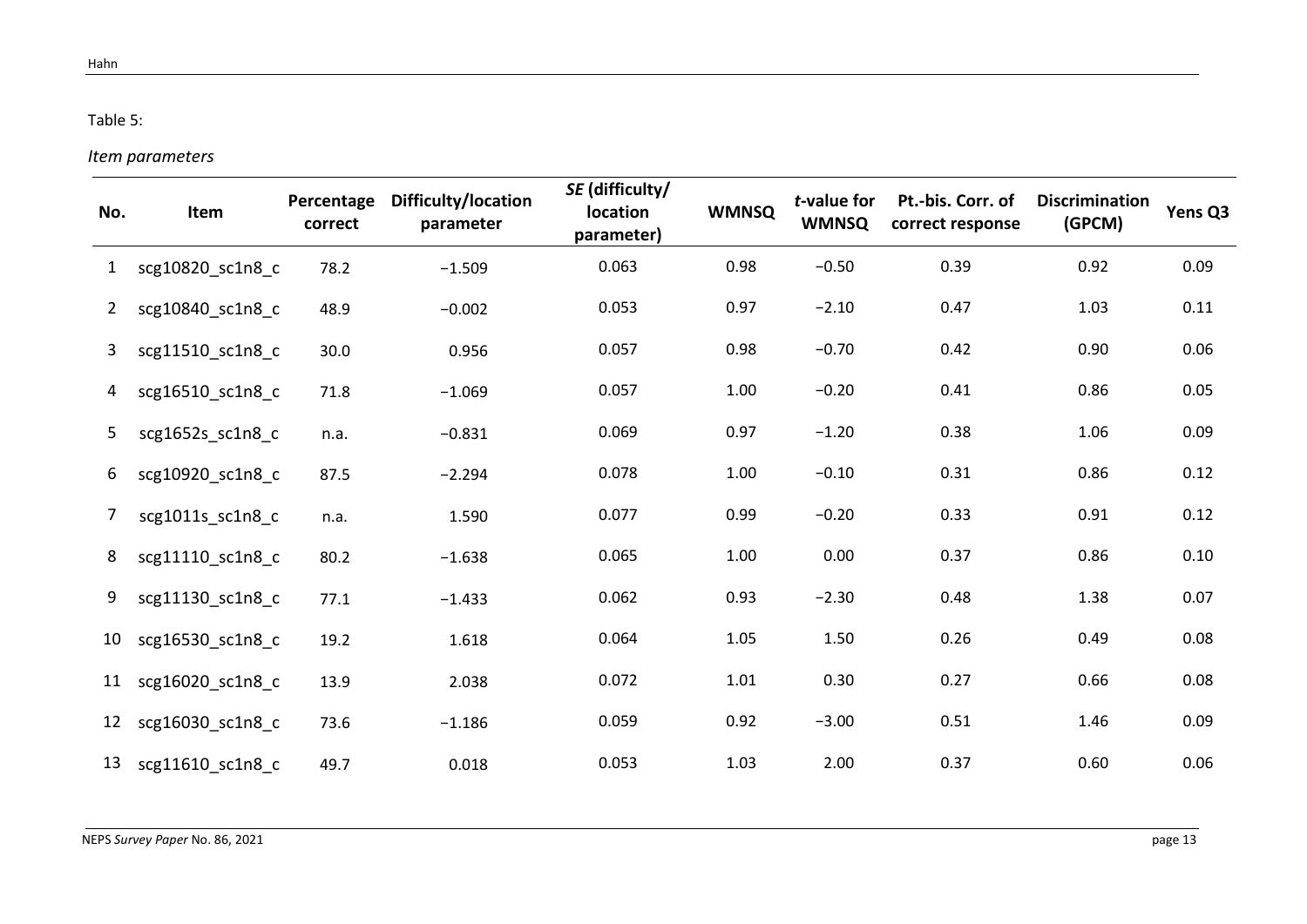| 14 | scg10310 sc1n8 c | 49.3 | 0.030    | 0.053 | 1.09 | 5.40    | 0.29 | 0.35 | 0.07 |
|----|------------------|------|----------|-------|------|---------|------|------|------|
| 15 | scg10520 sc1n8 c | 71.4 | $-1.084$ | 0.058 | 0.99 | $-0.20$ | 0.39 | 0.82 | 0.12 |
| 16 | scg16310 sc1n8 c | 65.2 | $-0.720$ | 0.055 | 1.00 | 0.20    | 0.42 | 0.85 | 0.15 |
| 17 | scg16220 sc1n8 c | 53.8 | $-0.177$ | 0.053 | 0.96 | $-2.30$ | 0.48 | 1.05 | 0.12 |
| 18 | scg33710 sc1n8 c | 37.5 | 0.578    | 0.054 | 1.02 | 0.80    | 0.38 | 0.70 | 0.15 |
| 19 | scg31010 sc1n8 c | 41.8 | 0.371    | 0.053 | 1.07 | 4.50    | 0.31 | 0.41 | 0.19 |
| 20 | scg30109 sc1n8 c | 65.8 | $-0.759$ | 0.055 | 0.99 | 0.50    | 0.43 | 0.85 | 0.19 |

Note. SE = Standard error of item difficulty / location parameter, WMNSQ = Weighted mean square, t = t-value for WMNSQ. Percent correct scores are not informative for polytomous CMC (denoted by n.a.) For the dichotomous and polytomous items, the item-total correlation corresponds to the point-biserial correlation between the correct response and the total score (discrimination value as computed in ConQuest).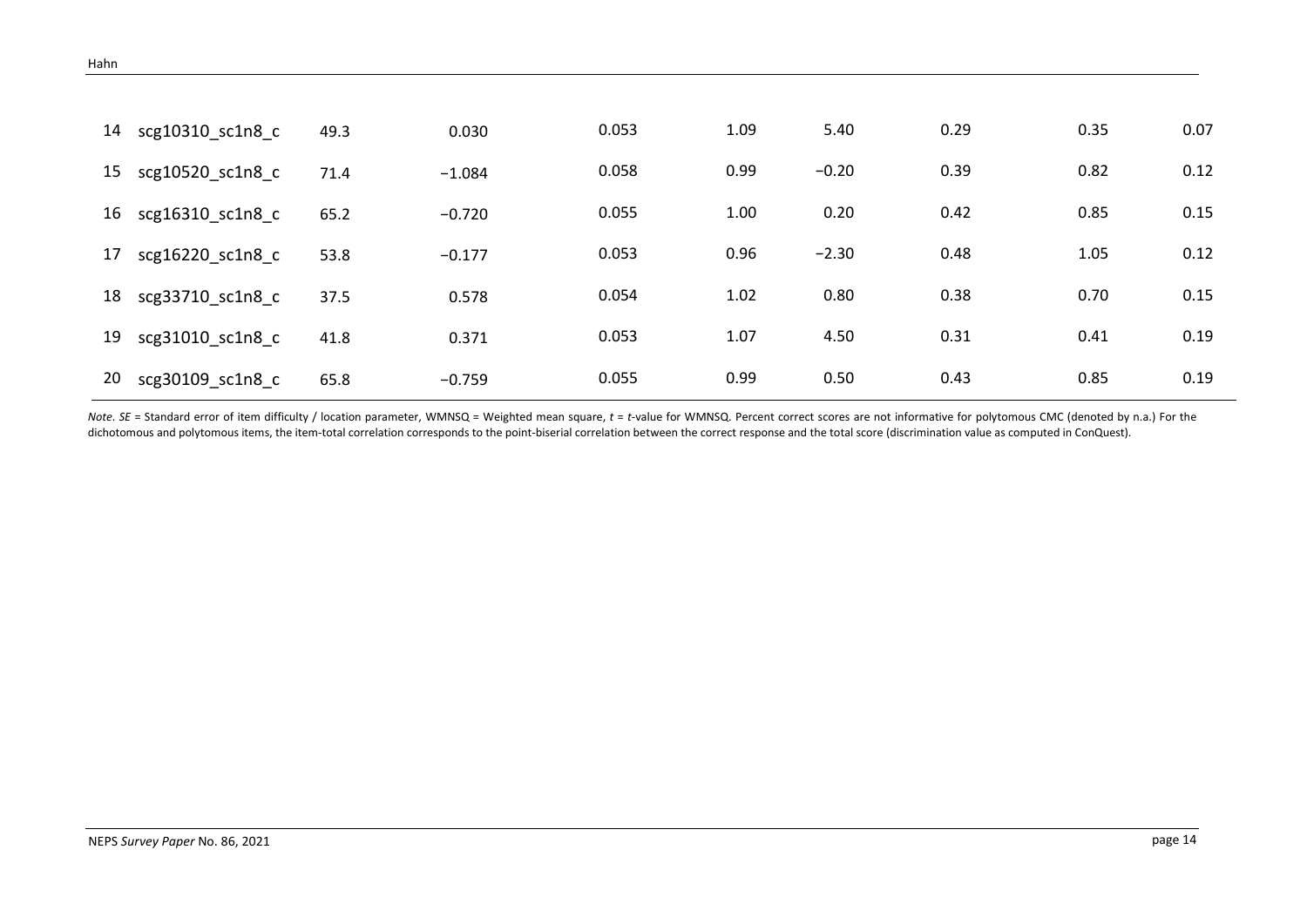# <span id="page-16-0"></span>**5.3 Parameter estimates**

### <span id="page-16-1"></span>**5.3.1 Item parameters**

Column 3 in Table 5 shows the percentage of correct responses in relation to all valid responses for each item. Note that although the amount of missing responses was low, this probability cannot be interpreted as an index for item difficulty. The percentage of correct responses within items varied between 13.9% and 87.5% with an average of 53.4% (*SD* = 22.9) correct responses.

The estimated item difficulties (for dichotomous items, MC items) and location parameters (for polytomous variables, CMC items) are also given in Table 5. The step parameters (for polytomous variables) are depicted in Table 6. All CMC items showed less than *N* = 200 participants in the two lowest categories, thus the three lowest categories were collapsed. These items were scaled using a scoring of 0, 0.5, and 1. The item difficulties were estimated by constraining the mean of the ability distribution to be zero. The estimated item difficulties (or location parameters for polytomous variables) ranged between −2.29 (scg10920\_sc1n8\_c) and 2.04 (scg16020\_sc1n8\_c). In total, the estimated item difficulties had a mean of −0.28 (*SD* = 1.19). Due to the large sample size, the standard errors of the estimated item difficulties were very small  $(SE(S) \le 0.078)$ . Overall, the item difficulties fitted the person abilities very well. The test was only slightly too easy.

Table 6:

#### *Step parameters for the CMC items*

| Item                   | Step $1(SE)$    | Step 2 |  |  |
|------------------------|-----------------|--------|--|--|
| $scg1652s$ $sc1n8$ $c$ | $-0.401(0.049)$ | 0.401  |  |  |
| $scg1011s$ $sc1n8$ c   | $-0.381(0.053)$ | 0.381  |  |  |

*Note.* The last step parameters are not estimated and have, thus, no standard error because they are constrained parameters for model identification.

#### <span id="page-16-2"></span>**5.3.2 Person parameters**

Person parameters are estimated as WLEs (Pohl & Carstensen, 2012). A description of the data in the SUF can be found in section 7. An overview of how to work with competence data is given in Pohl and Carstensen (2012).

#### <span id="page-16-3"></span>**5.3.3 Test targeting and reliability**

Test targeting focuses on comparing the item difficulties with the person abilities (WLEs) to evaluate the appropriateness of the test for the specific target population. In [Figure 5,](#page-18-5) the difficulties of the scientific literacy items and the ability of the test takers are plotted on the same scale. The distribution of the estimated test takers' ability is mapped onto the left side whereas the right side shows the distribution of item difficulties.

The mean of the ability distribution was constrained to be zero. The variance was estimated to be 0.662, indicating a somewhat limited variability between subjects. The reliability of the test (EAP/PV reliability = .695; WLE reliability = .670) was acceptable. Although the items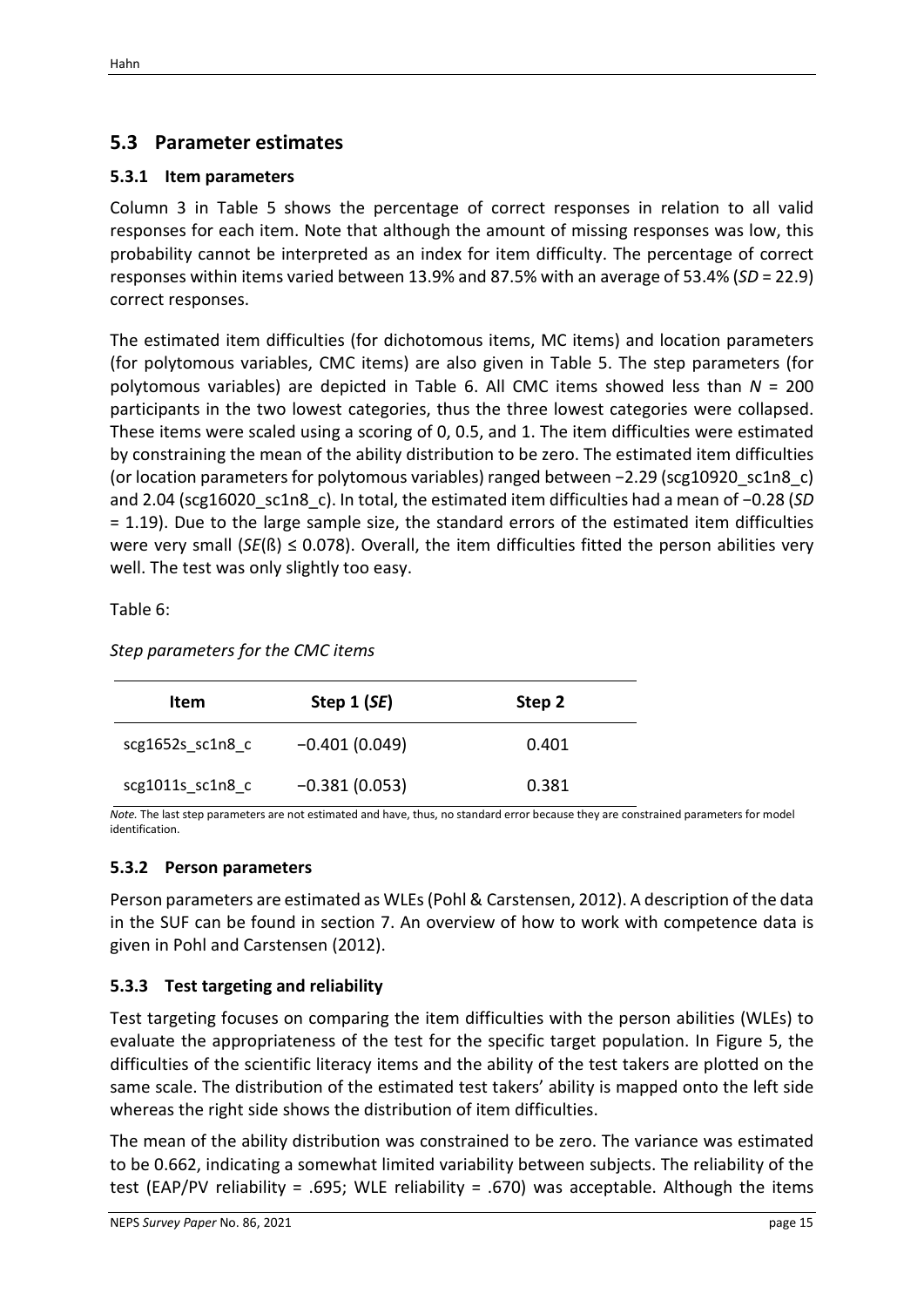| covered a wide range of the ability distribution, there could have been one or two more items     |
|---------------------------------------------------------------------------------------------------|
| covering the upper peripheral ability areas. Overall all ability regions seem to be covered quite |
| well.                                                                                             |

| <b>Scale in logits</b> | <b>Person ability</b> | Item difficulty |
|------------------------|-----------------------|-----------------|
| $\overline{2}$         | Χ                     | 11              |
|                        | Χ                     |                 |
|                        | Χ                     |                 |
|                        | X                     |                 |
|                        | Χ                     | 7 10            |
|                        | Χ                     |                 |
|                        | XX                    |                 |
|                        | XXX                   |                 |
|                        | XXXX                  |                 |
| $\mathbf 1$            | <b>XXXXX</b>          |                 |
|                        | XXXX                  | $\overline{3}$  |
|                        | <b>XXXX</b>           |                 |
|                        | XXXXXXX               |                 |
|                        | XXXXXXX               | 18              |
|                        | XXXXXXXX              |                 |
|                        | XXXXXXXXX             | 19              |
|                        | XXXXXXXXX             |                 |
|                        | XXXXXXXX              |                 |
|                        | XXXXXXXX              | 13 14           |
| $\mathbf 0$            | XXXXXXXX              | $\overline{2}$  |
|                        | XXXXXXX               | 17              |
|                        | XXXXXXX               |                 |
|                        | <b>XXXXXXX</b>        |                 |
|                        | XXXXXXX               |                 |
|                        | XXXXXXX               |                 |
|                        | XXXXXXX               | 16 20           |
|                        | XXXXX                 | 5               |
|                        | <b>XXXX</b>           |                 |
| $-1$                   | XXXX                  | 4 1 5           |
|                        | XXX                   | 12              |
|                        | XXX                   |                 |
|                        | $\mathsf{XX}$         |                 |
|                        | XX                    | 19              |
|                        | $\pmb{\mathsf{X}}$    |                 |
|                        | $\pmb{\mathsf{X}}$    | $\bf 8$         |
|                        | $\mathsf X$           |                 |
|                        |                       |                 |
| $-2$                   |                       |                 |
|                        |                       |                 |
|                        |                       |                 |
|                        |                       | 6               |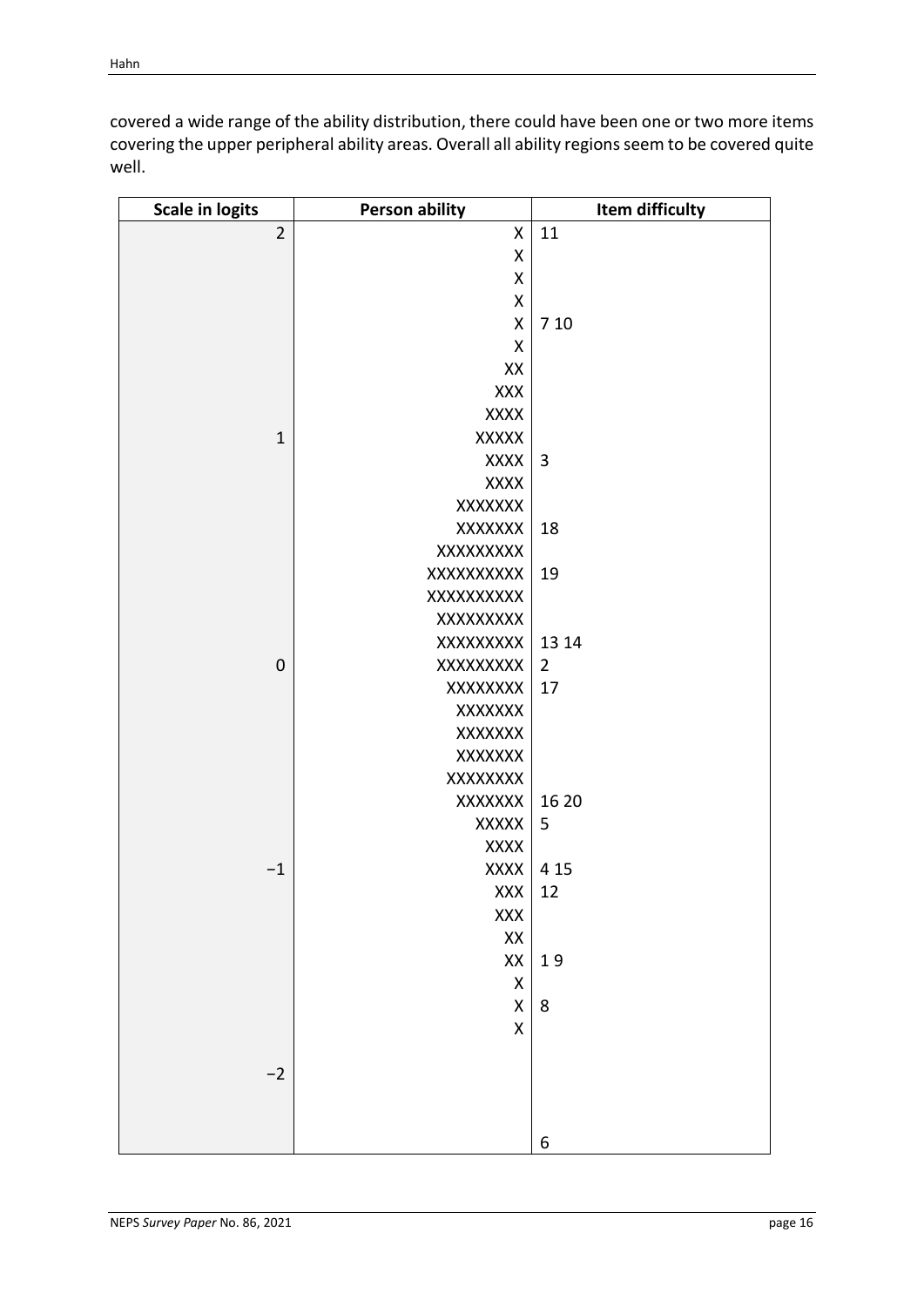<span id="page-18-5"></span>*Figure 5.* Test targeting. The distribution of person abilities in the sample is depicted on the left side of the graph. Each 'X' represents 18.1 cases. The difficulty of the items is depicted on the right side of the graph. Each number represents an item (see Table 5).

# <span id="page-18-0"></span>**5.4 Quality of the test**

# <span id="page-18-1"></span>**5.4.1 Fit of the subtasks of complex multiple-choice items**

Before the subtasks of the CMC item were aggregated and analyzed via a partial credit model, the fit of the subtasks was checked by analyzing the single subtasks together with the MC items in a Rasch model. Counting the subtasks of the CMC item separately, there were 26 items. The percentage of a correct response ranged from 14.0% to 88.6% across all items (*Mdn* = 69.0%). Thus, the number of correct and incorrect responses was reasonably large. All subtasks of the CMC items showed a satisfactory item fit with a good WMNSQ, ranging from 0.91 to 1.07. The respective *t-*values ranged from −3.5 to 4.7, and there were no noticeable deviations of the empirically estimated probabilities from the model-implied item characteristic curves. Due to the good model fit of the subtasks, their aggregation to a polytomous variable seemed justified.

# <span id="page-18-2"></span>**5.4.2 Distractor analyses**

In addition to the overall item fit, we specifically investigated how well the distractors performed in the test by evaluating the point-biserial correlation between each incorrect response (distractor) and the students' total score. There were two items with distractors showing a point-biserial correlation with the total scores above zero: scg11510 sc1n8 and scg16530 sc1n8. For all the other items (including the CMC items) the results indicate that the distractors worked well.

# <span id="page-18-3"></span>**5.4.3 Item fit**

The evaluation of the item fit was performed based on the final scaling model, the partial credit model, using the MC items and the CMC items. Altogether, the item fit can be considered to be very good (see [Table](#page-14-0) 5). Values of the WMNSQ ranged from 0.92 (item scg16030 sc1n8) to 1.09 (item scg10310 sc1n8). All *t*-values of the WMNSQ ranged below 6. Thus, there was no indication of a severe item over- or underfit. Point-biserial correlations between the item scores and the total scores ranged from .26 (item scg16530 sc1n8) to .51 (items scg16030\_sc1n8) and had a mean of .38. All item characteristic curves showed a good fit of the items to the PCM.

#### <span id="page-18-4"></span>**5.4.4 Differential item functioning**

Differential item functioning (DIF) was used to evaluate test fairness for several subgroups (i.e., measurement invariance). For this purpose, DIF was examined for the variables gender, the number of books at home (as a proxy for socioeconomic status) and migration background, and school type (see Pohl & Carstensen, 2012, for a description of these variables). [Table 7](#page-19-0) shows the absolute difference between the estimated item difficulties in different groups. Male vs. female, for example, indicates the difference in difficulty ß(male) – ß(female). A positive value indicates a higher difficulty for males, a negative value a lower difficulty for males as opposed to females. Also, [Table](#page-22-0) 8 shows the main effect for the examined subgroups (inclusive Cohen's d).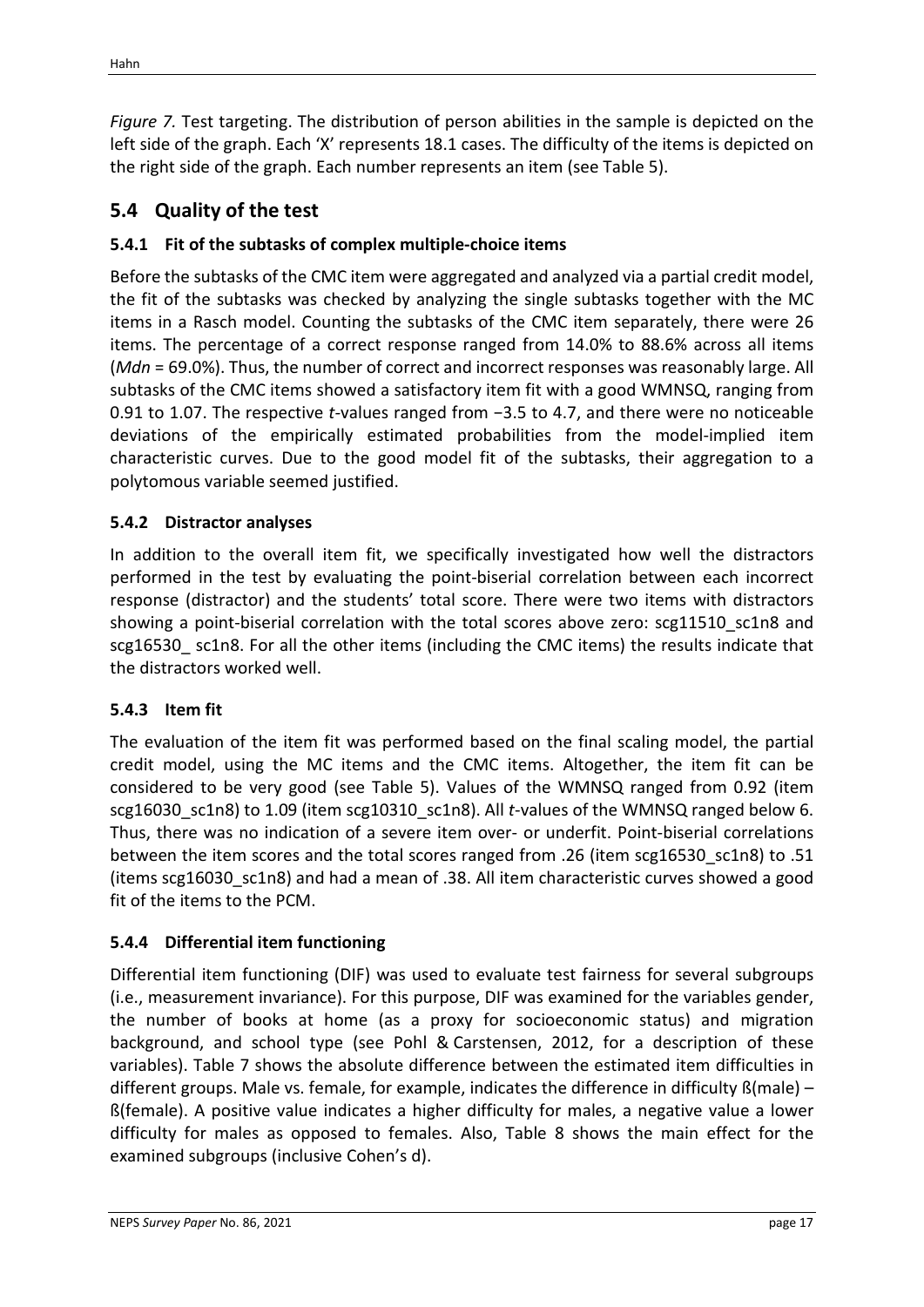## Table 7:

# *Differential item functioning (differences between difficulties)*

<span id="page-19-0"></span>

| Item             | Gender   |             | <b>Books</b> |            |             | <b>Migration status</b> |          |
|------------------|----------|-------------|--------------|------------|-------------|-------------------------|----------|
|                  | Male vs. | $<$ 100 vs. | $<$ 100 vs.  | $>100$ vs. | Without vs. | Without vs.             | With vs. |
|                  | female   | >100        | missing      | missing    | With        | Missing                 | Missing  |
| scg10820_sc1n8_c | 0.194    | 0.232       | $-0.052$     | $-0.290$   | $-0.112$    | 0.716                   | 0.822    |
| scg10840 sc1n8 c | 0.124    | 0.090       | 0.030        | $-0.062$   | $-0.230$    | 0.104                   | 0.326    |
| scg11510_sc1n8_c | $-0.458$ | 0.030       | $-0.148$     | $-0.174$   | 0.062       | $-0.284$                | $-0.354$ |
| scg16510_sc1n8_c | $-0.058$ | 0.278       | 0.118        | $-0.166$   | 0.078       | $-0.178$                | $-0.264$ |
| scg1652s_sc1n8_c | 0.376    | 0.220       | 0.102        | $-0.112$   | $-0.100$    | $-0.188$                | $-0.080$ |
| scg10920_sc1n8_c | 0.218    | 0.306       | 0.122        | $-0.192$   | $-0.068$    | $-0.020$                | 0.040    |
| scg1011s_sc1n8_c | 0.412    | 0.082       | 0.000        | $-0.084$   | $-0.192$    | $-0.600$                | $-0.416$ |
| scg11110 sc1n8 c | $-0.662$ | 0.158       | $-0.218$     | $-0.378$   | $-0.038$    | 0.106                   | 0.138    |
| scg11130 sc1n8 c | $-0.068$ | 0.428       | 0.192        | $-0.246$   | $-0.434$    | $-0.452$                | $-0.028$ |
| scg16530 sc1n8 c | 0.198    | 0.422       | $-0.008$     | 0.418      | 0.264       | 0.324                   | 0.054    |
| scg16020_sc1n8_c | $-0.058$ | 0.396       | $-0.604$     | $-0.198$   | $-0.208$    | $-0.472$                | $-0.274$ |
| scg16030 sc1n8 c | 0.176    | 0.194       | 0.088        | $-0.112$   | 0.010       | $-0.298$                | $-0.316$ |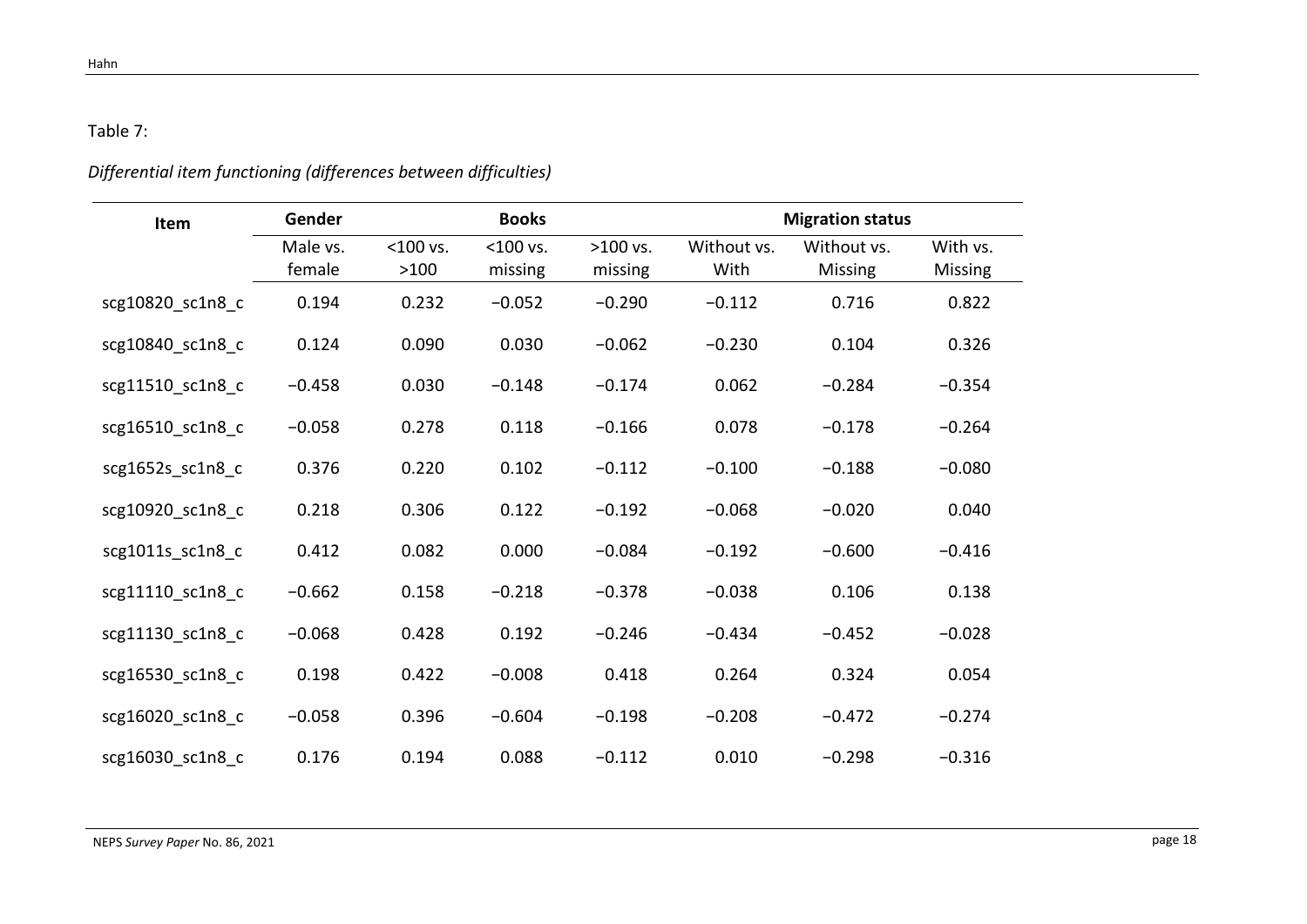| scg11610 sc1n8 c | $-0.524$ | 0.168 | $-0.114$ | 0.054    | 0.174    | $-0.006$ | $-0.188$ |
|------------------|----------|-------|----------|----------|----------|----------|----------|
| scg10310 sc1n8 c | 0.348    | 0.208 | $-0.098$ | 0.108    | 0.242    | 0.246    | $-0.004$ |
| scg10520 sc1n8 c | 0.546    | 0.056 | $-0.328$ | $-0.272$ | $-0.028$ | $-0.008$ | 0.012    |
| scg16310 sc1n8 c | $-0.128$ | 0.110 | 0.092    | 0.196    | 0.150    | $-0.050$ | $-0.206$ |
| scg16220 sc1n8 c | 0.008    | 0.052 | 0.066    | 0.116    | $-0.384$ | $-0.234$ | 0.140    |
| scg33710 sc1n8 c | $-0.250$ | 0.062 | 0.260    | 0.318    | 0.136    | 0.512    | 0.368    |
| scg31010 sc1n8 c | 0.088    | 0.170 | 0.150    | 0.318    | 0.490    | 0.604    | 0.108    |
| scg30109 sc1n8_c | $-0.146$ | 0.020 | 0.058    | 0.072    | $-0.194$ | $-0.350$ | $-0.164$ |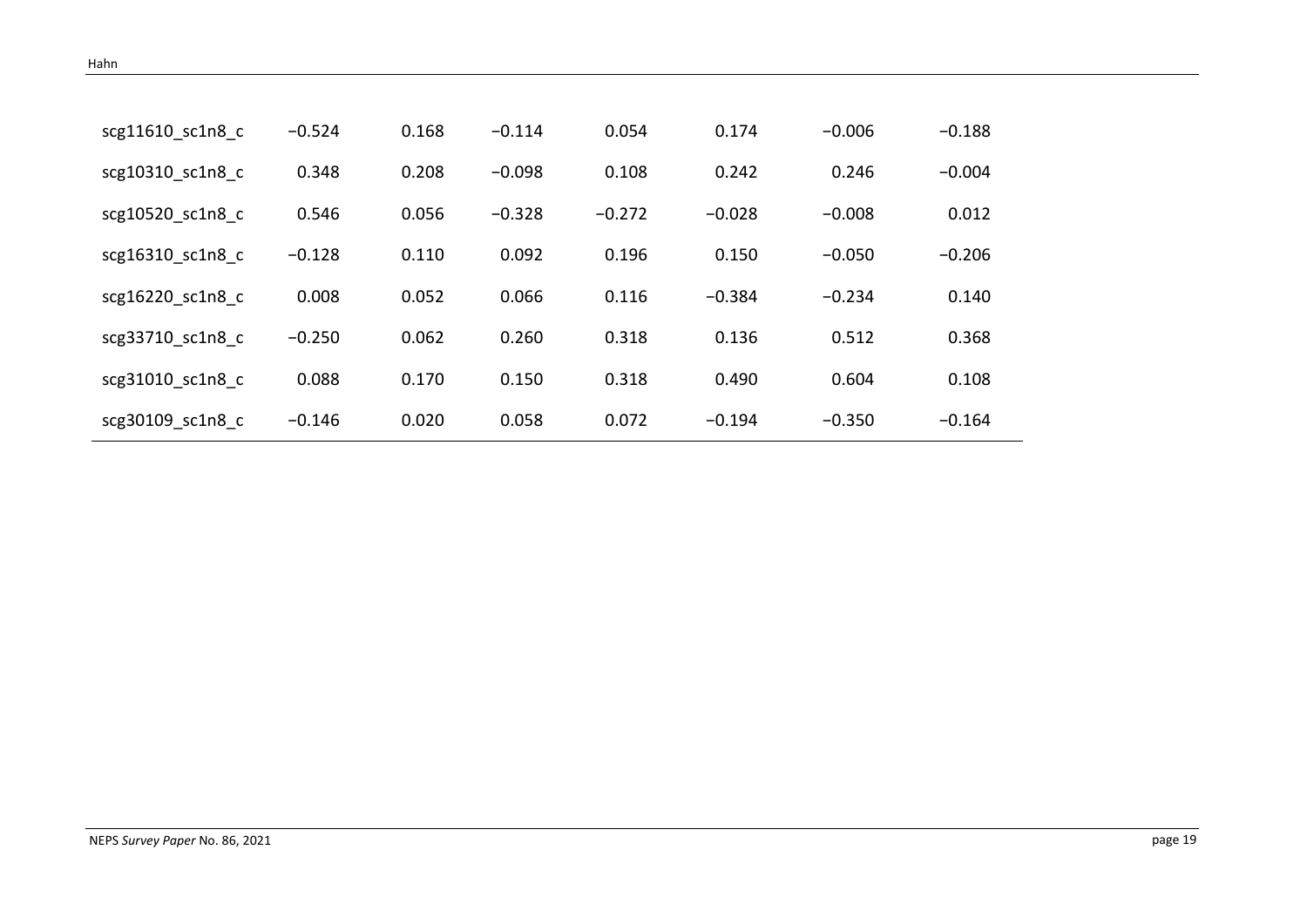## *Gender*

The sample included 952 (50.1%) male test-takers (coded 0) and 951 (49.9%) female testtakers(coded 1). On average, male students had slightly higher scores in scientific literacy than female students (main effect = 0.152 logits, Cohen's *d* = 0.188). There was one item showing considerable gender DIF up to −0.662 (item scg11110\_sc1n8\_c). Since this item displayed a good item fit and showed no other DIF it remained in the analysis.

# *Books*

The number of books at home was used as a proxy for socioeconomic status. There were 533 (28.0%) test takers with 0 to 100 books at home (coded 0), 1,261 (66.3%) test takers with more than 100 books at home (coded 1), and 109 (5.7%) test-takers did not give a valid response (coded 9). DIF was investigated using these three groups. There were considerable average differences between these three groups. Participants with 100 or fewer books at home on average showed lower scientific literacy scores than participants with more than 100 books (main effect = −0.606 logits, Cohen's *d* = −0.810). Participants with up to 100 books performed worse than participants without a valid response on the variable 'books at home' (main effect = −0.148 logits, Cohen's *d* = −0.179) while participants with more than 100 books at home scored higher than participants without a valid response scored (main effect = 0.458 logits, Cohen's *d* = 0.607). There was no considerable DIF comparing participants with many or fewer books (highest DIF = 0.428) and there was also no considerable DIF comparing the group without valid responses to the two groups with valid responses (highest DIF = 0.418 logits).

#### *Migration background*

There were 1,371 (72.0%) participants without a migration background (coded 0) and 442 (23.2%) participants with a migration background (coded 1). A total of 90 (4.7%) students could not be allocated to either group. These groups were used for investigating DIF of migration. There was a considerable difference in the average performance of participants with or without migration background. Participants without a migration background showed higher scientific literacy scores than participants with a migration background (main effect = 0.474 logits, Cohen's  $d = 0.605$ ) and also higher scores than students with an unknown background on migration (main effect = 0.738 logits, Cohen's *d* = 0.973). Furthermore, students with a migration background scored higher than those with an unknown background on migration (main effect = 0.268 logits, Cohen's *d* = 0.342). There was no considerable DIF comparing participants with and without a migration background (highest DIF = 0.490). Comparing the group without valid responses to the two groups with valid responses, there was one item with high DIF (items scg10820 sc1n8 c). Since this item displayed a good item fit and showed no other DIF it remained in the analysis.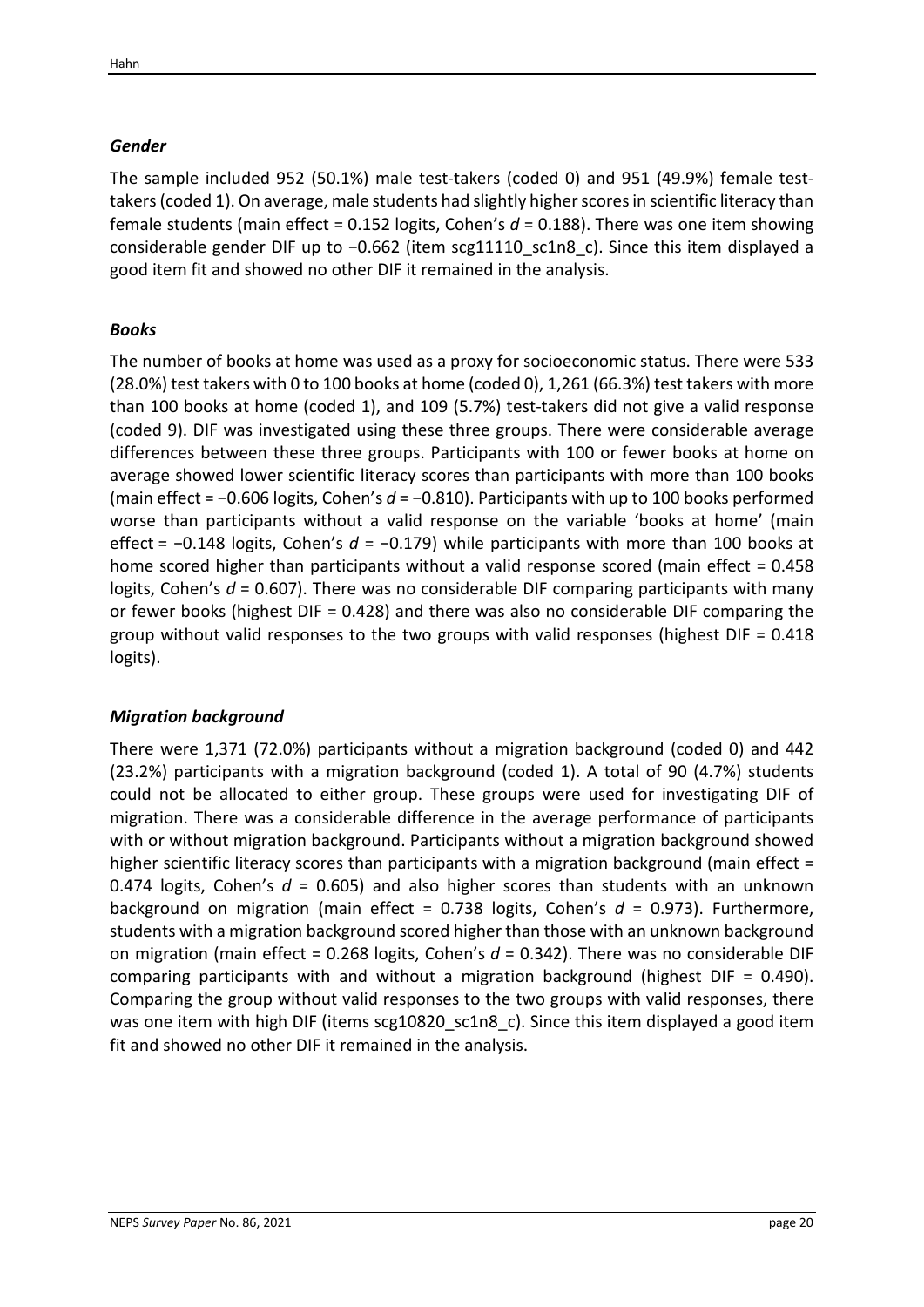#### <span id="page-22-0"></span>Table 8:

*Main effects and Cohen's d of the examined subgroups*

| <b>Variables</b>               | <b>Subgroups</b>                 | <b>Main effect</b> | Cohen's d |  |
|--------------------------------|----------------------------------|--------------------|-----------|--|
| Gender                         | Male $(0)$                       | 0.152              | 0.188     |  |
|                                | Female (1)                       |                    |           |  |
| <b>Books</b>                   | 0 to 100 books at home (0)       |                    |           |  |
|                                | More than 100 books at home (1)  | $-0.606$           | $-0.810$  |  |
|                                | 0 to 100 books at home (0)       |                    | $-0.179$  |  |
|                                | Invalid response (9)             | $-0.130$           |           |  |
|                                | More than 100 books at home (1)  |                    | 0.607     |  |
|                                | Invalid response (9)             | 0.458              |           |  |
| <b>Migration</b><br>background | Without migration background (0) | 0.474              | 0.605     |  |
|                                | With migration background (1)    |                    |           |  |
|                                | Without migration background (0) |                    | 0.973     |  |
|                                | Invalid response (9)             | 0.748              |           |  |
|                                | With migration background (1)    |                    | 0.342     |  |
|                                | Invalid response (9)             | 0.268              |           |  |

*Note.* The numbers behind the subgroups display their coding.

Besides investigating DIF for every single item, an overall test for DIF was performed by comparing models that allow for DIF with those that allow only for main effects. In [Table 9,](#page-23-2) the models including only the main effects are compared with those that additionally estimate DIF. Akaike's (1974) information criterion (AIC) and the Bayesian information criterion (BIC, Schwarz, 1978) were used for comparing the models. The AIC favored the model considering DIF only for the migration background. For the DIF variables books and gender, the AIC favored the model which allows only for main effects. The BIC takes the number of estimated parameters into account and, thus, prevents from overparameterization of models. Using BIC, the more parsimonious model including only the main effect is preferred over the more complex DIF model for all DIF variables.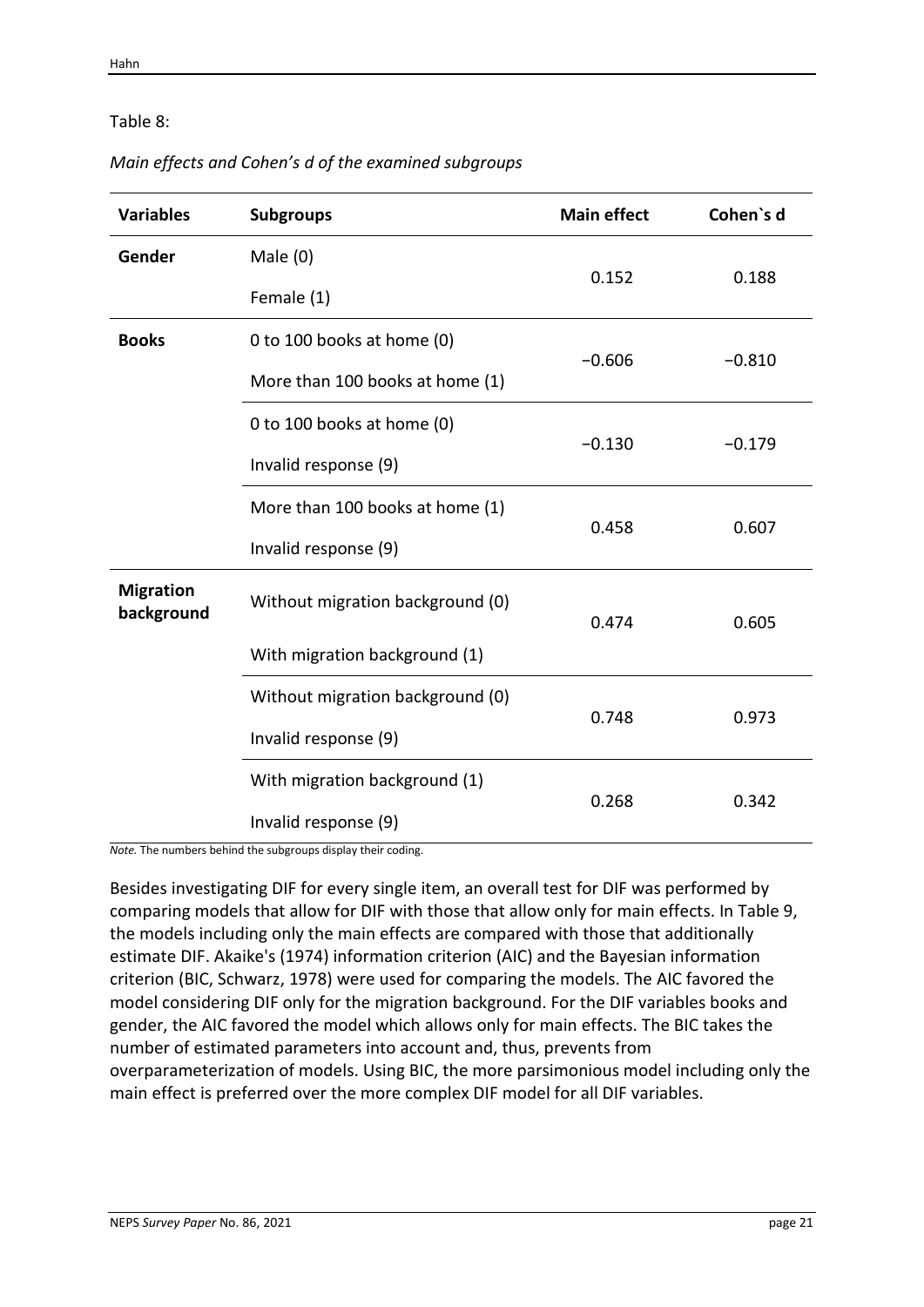#### <span id="page-23-2"></span>Table 9:

| DIF variable                   | <b>Model</b> | <b>Deviance</b> | N    | Number of<br>parameters | <b>AIC</b> | <b>BIC</b> |
|--------------------------------|--------------|-----------------|------|-------------------------|------------|------------|
| Gender                         | main effect  | 43287.44        | 1813 | 24                      | 43335.44   | 43467.51   |
|                                | DIF          | 43314.45        | 1813 | 44                      | 43402.45   | 43644.57   |
| <b>Books</b>                   | main effect  | 42835.60        | 1794 | 24                      | 42883.60   | 43015.42   |
|                                | <b>DIF</b>   | 42868.79        | 1794 | 44                      | 42956.79   | 43198.45   |
| <b>Migration</b><br>background | main effect  | 43287.44        | 1813 | 24                      | 43335.44   | 43467.51   |
|                                | <b>DIF</b>   | 43226.45        | 1813 | 44                      | 43314.45   | 43556.57   |

#### *Comparison of models with and without DIF*

*Note.* All analyses are based on cases without missing values on the grouping variable.

#### <span id="page-23-0"></span>**5.4.5 Rasch-homogeneity**

An essential assumption of the Rasch (1980) model is that all item-discrimination parameters are equal. To test this assumption, a generalized partial credit model (GPCM; Muraki, 1992) that estimates discrimination parameters was fitted to the data. The estimated discriminations differed moderately among items (see Table 5), ranging from 0.35 (item scg10310 sc1n8) to 1.46 (item scg16030 sc1n8). The average discrimination parameter fell at 0.85. Model fit indices suggested a better model fit of the GPCM (AIC = 45,469.96, BIC = 45,703.10) as compared to the PCM model (AIC = 45,669.74, BIC = 45,797.41). Despite the empirical preference for the GPCM, the PCM model matches the theoretical conceptions underlying the test construction more adequately (see Pohl & Carstensen, 2012, 2013, for a discussion of this issue). For this reason, the partial credit model was chosen as our scaling model to preserve the item weightings as intended in the theoretical framework.

#### <span id="page-23-1"></span>**5.4.6 Unidimensionality of the test**

The dimensionality of the test was investigated by specifying a one- and a two- dimensional model. The first model is based on the assumption that scientific literacy is a one-dimensional construct that measures one distinct competence whereas the second model distinguishes between the two sub-competencies: the process-related components (knowledge about science – KAS) and the content-related components (knowledge of science – KOS; for more details see Hahn et al., 2013). For estimating a two-dimensional model Gauss' Hermite quadrature estimation in ConQuest was used (nodes were chosen in such a way that stable parameter estimation was obtained). The unidimensional model (BIC = 45,797.41, number of parameters = 23) fitted the data slightly better than the two-dimensional model (BIC = 45,799.15, number of parameters = 25). Also, the correlation between the two dimensions was very high (*r* = .94). So the one-dimensional measurement model was used to estimate a single competence score for scientific literacy.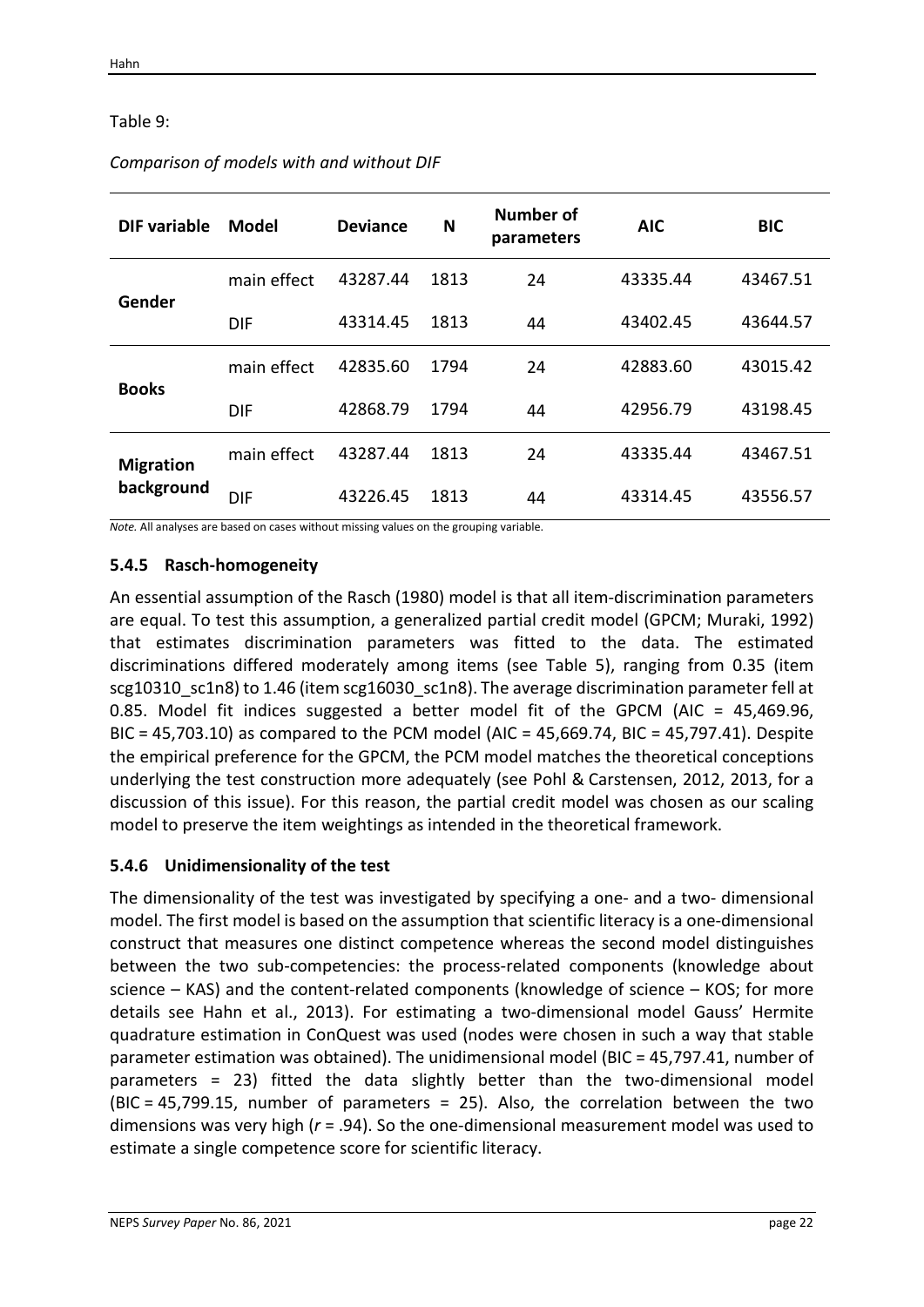# <span id="page-24-0"></span>**6 Discussion**

The analyses in the previous sections aimed at providing detailed information on the quality of the science test for seven-year-old children of starting cohort 1 and at describing how scientific literacy was estimated.

We investigated different kinds of missing responses and examined the item and test parameters. We checked item fit statistics for simple MC items, subtasks of CMC items, as well as the polytomous CMC items and examined the correlations between correct and incorrect responses and the total score. Further quality inspections were conducted by examining differential item functioning, testing Rasch-homogeneity, investigating the tests' dimensionality as well as local item dependence.

Various criteria indicated a good fit of the items and measurement invariance across various subgroups. The number of missing responses was very small.

The test had an acceptable reliability and distinguished well between test-takers. The test's variance was acceptable.

Indicated by various fit criteria – WMNSQ, *t*-value of the WMNSQ – the items exhibited a good item fit. Also, discrimination values of the items (either estimated in a GPCM or as a correlation of the item score with total score) were acceptable. Different variables were used for testing measurement invariance across various subgroups. Only two items showed considerable DIF for the examined variables, indicating that the test was fair to the considered subgroups.

Fitting a two-dimensional partial credit model (the dimensions being the "content-related components" and the "process-related components") yielded no better model fit than the unidimensional partial credit model. Also, the high correlation between the two dimensions indicates that a unidimensional model describes the data reasonably well.

Summarizing the results, the test had good psychometric properties that facilitated the estimation of a unidimensional scientific literacy score.

# <span id="page-24-2"></span><span id="page-24-1"></span>**7 Data in the Scientific Use file**

# **7.1 Naming conventions and scientific literacy scores**

There are 21 items in the data set that are either scored as dichotomous variables (MC items) with 0 indicating an incorrect response and 1 indicating a correct response or scored as a polytomous variable (CMC items) indicating the (partial) credit. The dichotomous variables are marked with a '\_c' at the end of the variable name, the CMC items are marked with a 's\_c' at the end of the variable name. Note that the value of the polytomous variable does not necessarily indicate the number of correctly responded subtasks (see section [4.2](#page-8-2) aggregation of CMC items). In the scaling model, each category of CMC items was scored with 0.5 points. Please note that when categories of the polytomous variables had less than 200 valid responses, the categories were collapsed. For the science test, this concerned the three lowest categories of all of the polytomous items (see sectio[n 5.3.1](#page-16-1) on the aggregation of CMC items). In the scaling model, the collapsed polytomous item was scored in steps of 0, 0.5, 1.0 (denoting the highest).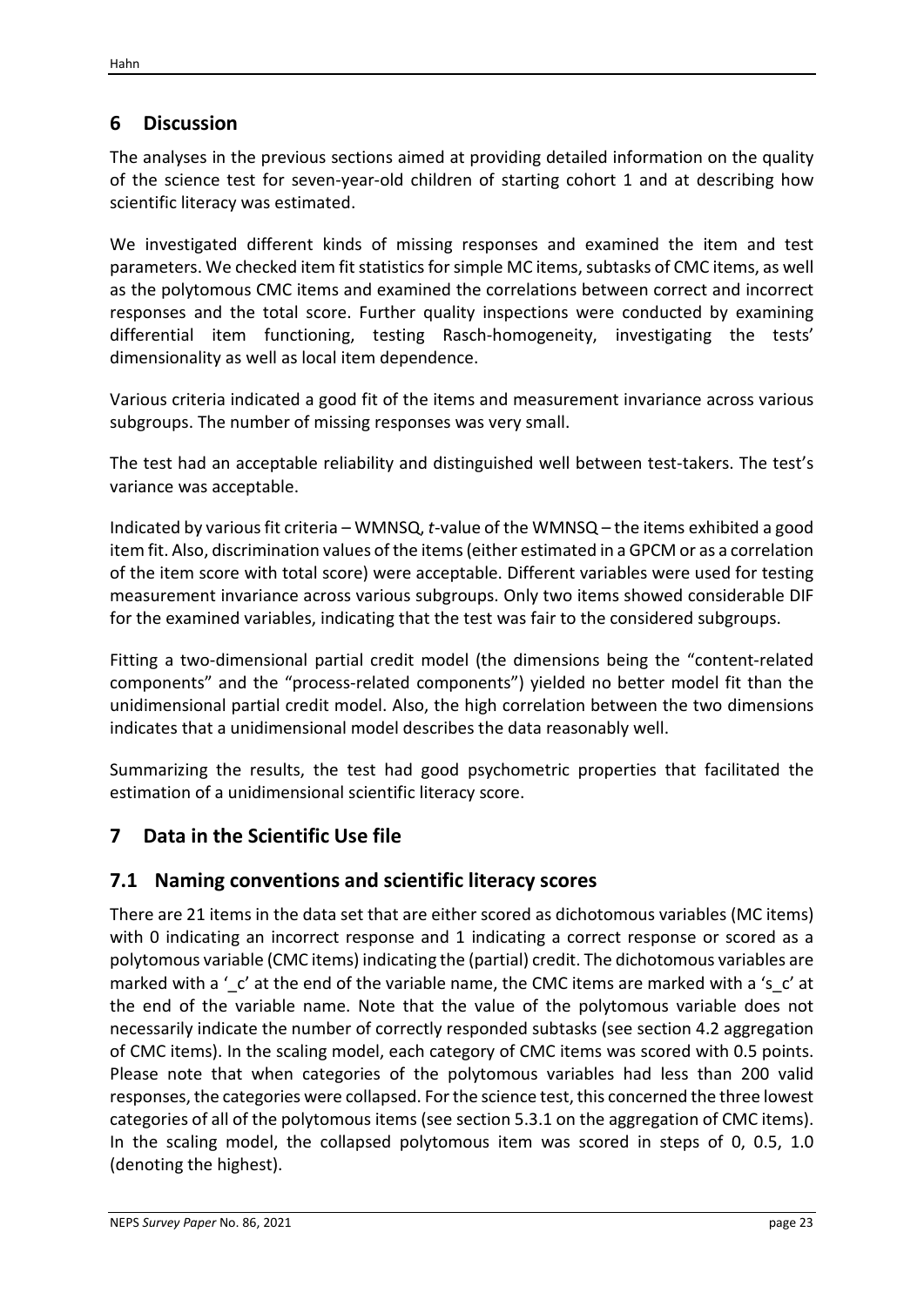Manifest scale scores are provided in form of WLE estimates (scn8\_sc1) including the respective standard error (scn8 sc2). These WLE estimates can only be used for crosssectional analyses because the study which was supposed to link the competence scores of this study to the competence scores of the preceding study (B102, five-year-old children) had to be postponed due to the corona pandemic. The linked WLE estimates will be available at a later time.

The ConQuest Syntax for estimating the WLE scores from the items is provided in Appendix A. For students who either did not take part in the science test or who did not give enough valid responses, no WLE is estimated. The value on the WLE and the respective standard error for these persons are denoted as not-determinable missing values. Alternatively, users interested in examining latent relationships may either include the measurement model in their analyses or estimate plausible values. A description of these approaches can be found in Pohl and Carstensen (2012). Plausible values for the literacy test can be estimated using the R package *NEPSscaling* (Scharl, Carstensen, & Gnambs, 2020).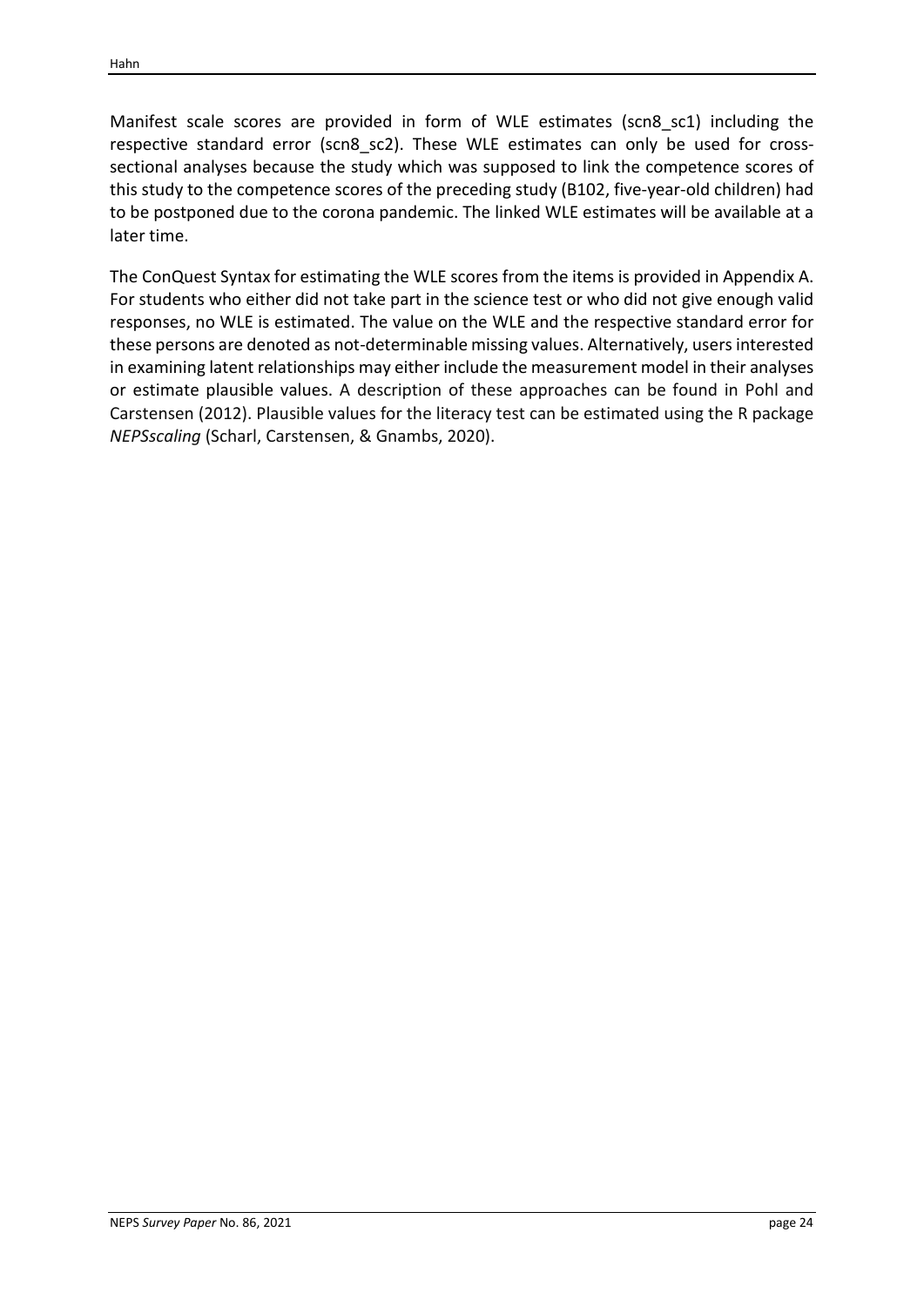#### <span id="page-26-0"></span>**8 References**

- Adams, R. J., Wu, M. L., & Wilson, M. R. (2015). ACER ConQuest: Generalised Item Response Modelling Software (Version 4) [Computer software]. Camberwell: Australian Council for Educational Research.
- Akaike, H. (1974). A new look at the statistical model identification. *IEEE Transactions on Automatic Control*, *19*, 716–722.
- Blossfeld, H.-P., Roßbach, H.-G., & Maurice, J. v. (2011). Education as a Lifelong Process − The German National Educational Panel Study (NEPS). *Zeitschrift für Erziehungswissenschaft*, *Sonderheft 14*.
- Fuß, D., Gnambs, T., Lockl, K., & Attig, M. (2019). *Competence data in NEPS: Overview of measures and variable naming conventions (Starting Cohorts 1 to 6).* Bamberg, Germany: Leibniz Institute for Educational Trajectories, National Educational Panel Study.
- Hahn, I., Schöps, K., Rönnebeck, S., Martensen, M., Hansen, S., Saß, S., . . . Prenzel, M. (2013). Assessing scientific literacy over the lifespan − A description of the NEPS science framework and the test development. *Journal for Educational Research Online*, *5*(2), 110–138.

Masters, G. N. (1982). A Rasch model for partial credit scoring. *Psychometrika*, *47*, 149–174.

- Muraki, E. (1992). A generalized partial credit model: Application of an EM algorithm. *Applied Psychological Measurement*, *16*, 159–176.
- Pohl, S., & Carstensen, C. H. (2012). *NEPS technical report Scaling the data of the competence tests* (NEPS Working Paper No. 14). Bamberg, Germany: Otto-Friedrich-Universität, Nationales Bildungspanel.
- Pohl, S., & Carstensen, C. H. (2013). Scaling of competence tests in the National Educational Panel Study – Many questions, some answers, and further challenges. *Journal for Educational Research Online*, *5*, 189–216.
- Rasch, G. (1980). *Probabilistic models for some intelligence and attainment tests*. Chicago, IL: University of Chicago Press.
- Scharl, A., Carstensen, C. H., & Gnambs, T. (2020). *Estimating plausible values with NEPS data: An example using reading competence in starting cohort 6* (NEPS Survey Paper No. 71). Bamberg: Leibniz Institute for Educational Trajectories, National Educational Panel Study. doi:10.5157/NEPS:SP71:1.0
- Schwarz, G. E. (1978). Estimating the dimension of a model. *Annals of Statistics*, *6*(2), 461–464.
- Weinert, S., Artelt, C., Prenzel, M., Senkbeil, M., Ehmke, T., & Carstensen C. H. (2011). Development of competencies across the life span. *Zeitschrift für Erziehungswissenschaft*, *Sonderheft 14*, 67–86.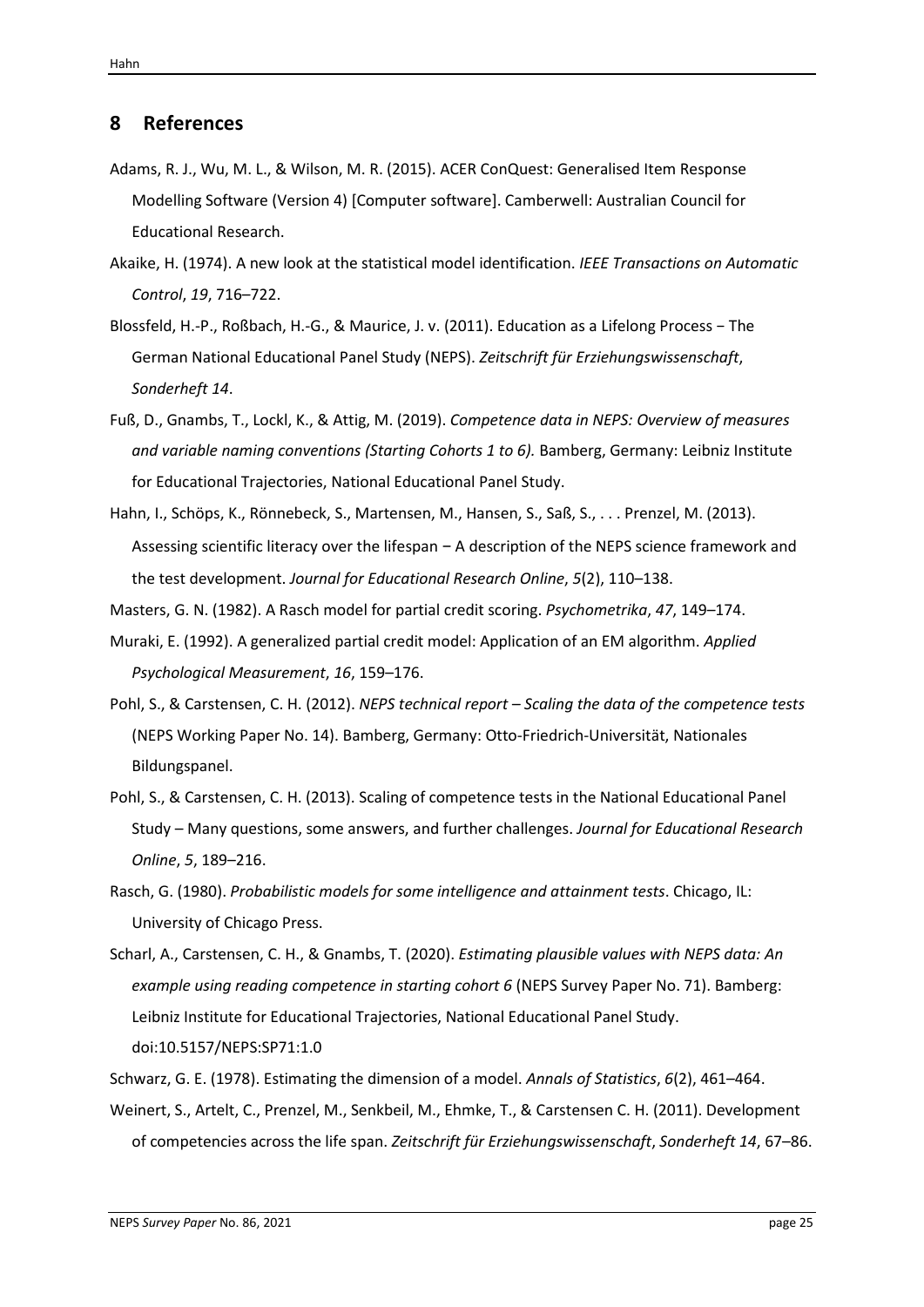- Yen, W. M. (1984). Effects of local item dependence on the fit and equating performance of the three-parameter logistic model. *Applied Psychological Measurement*, *8*(2), 125–145.
- Yen, W. M. (1993). Scaling performance assessments: Strategies for managing local item dependence. *Journal of Educational Measurement*, *30*(3), 187–213.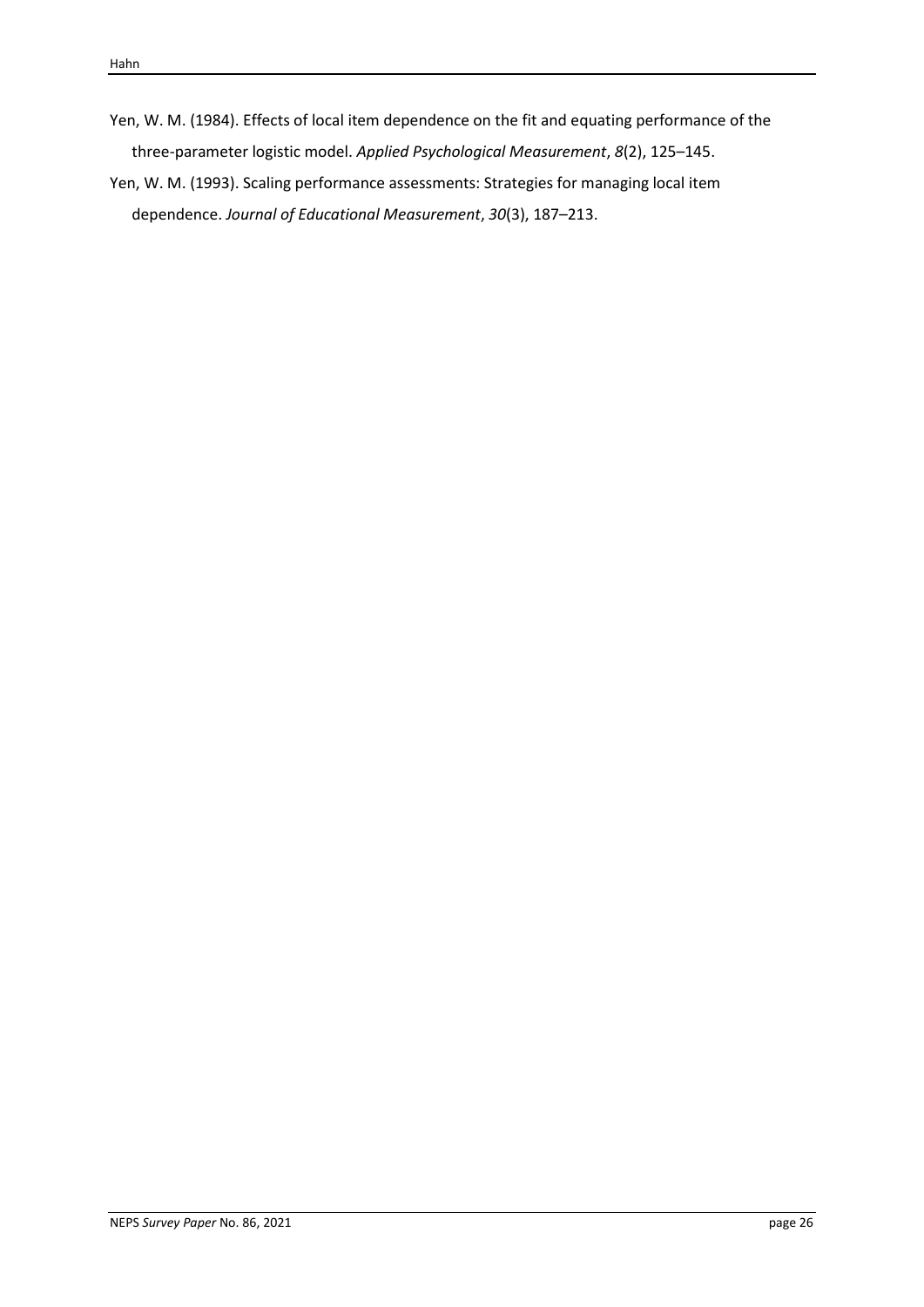# **Appendix**

## Appendix A: ConQuest-Syntax for estimating WLE estimates in starting cohort II

Title Seven-Year-Old Children (SC1) Science analysis, Partial Credit Model;

data filename.dat;

format id 1–7 responses 8–27;

labels << filename\_with\_labels.txt;

recode (0,1,2,3,4) (0,0,0,1,2) !item (5,7);

codes 0,1,2;

| score $(0,1)$   | (0,1)     | litem $(1-4,6,8-20)$ ; |
|-----------------|-----------|------------------------|
| score $(0,1,2)$ | (0,0.5,1) | litem $(5,7)$ ;        |

set constraint=cases;

model item + item\*step;

estimate; method=gauss, nodes=45;

show cases !estimates=wle >> filename.wle; show ! estimates=latent >> filename.shw; itanal! estimates=latent >> filename.ita;